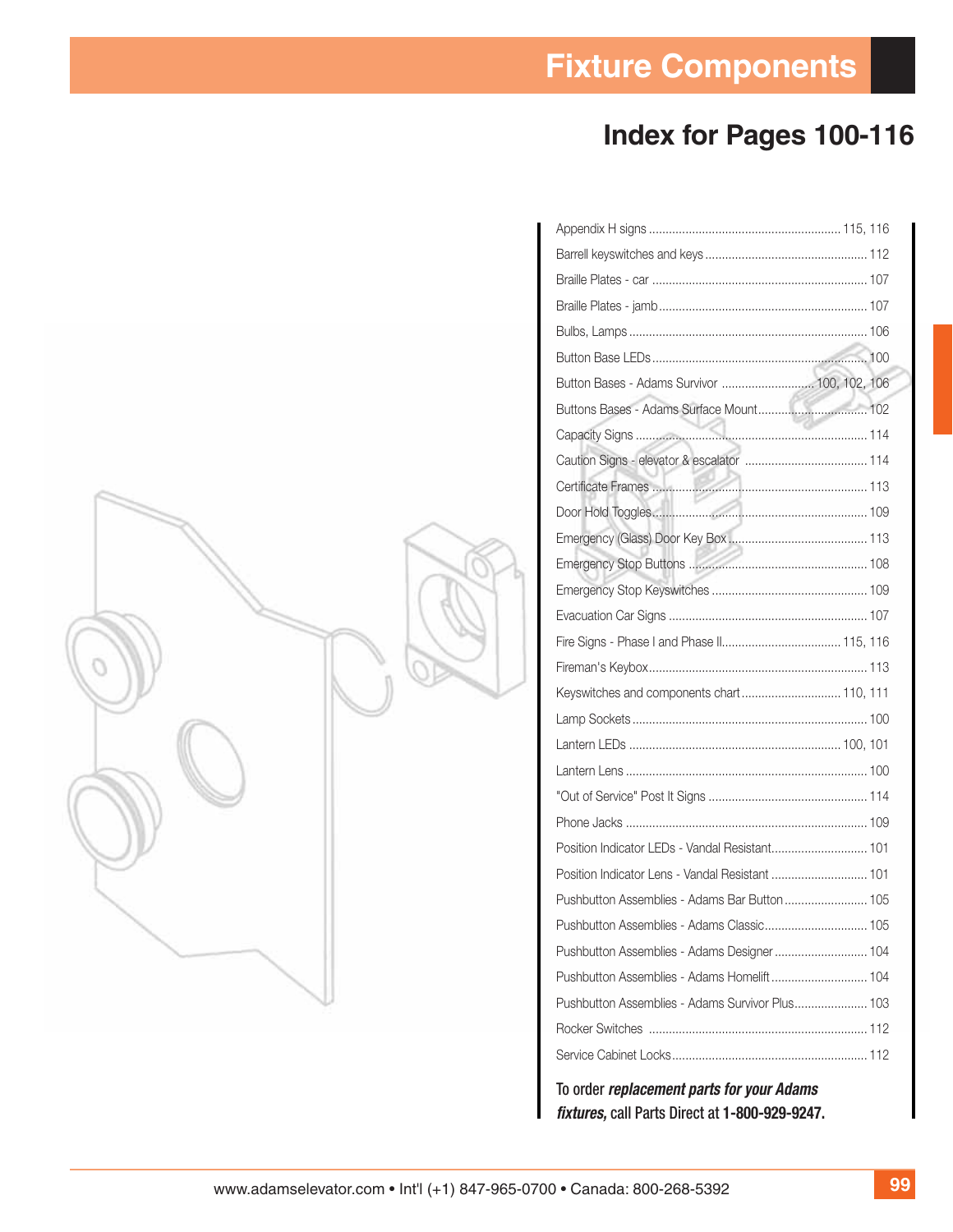# Light-Emitting Diodes: Solid-State Illumination

## FEATURES:

- Life: an estimated 100,000 hours at constant illumination
- Illumination is uniform
- AC/DC power—–not polarity dependent
- Amber LEDs are "off white"

| <b>DOVER 85 LED REPLACEMENTS 10/PKG.</b> |          |            |       |  |
|------------------------------------------|----------|------------|-------|--|
| Adams part no.                           | Voltage  |            |       |  |
| Green                                    | Red      | Warm white | AC/DC |  |
| A493L1G3                                 | A493L1R3 | A493L1W3   |       |  |

# LEDS FOR SURVIVOR AND DESIGNER LENSES

*These LEDs work with Adams Hall Lantern Lenses (Lenses sold separately) shown lower right:*



| LEDS FOR A474BL, CL, JL, & KL<br><b>HALL LANTERNS</b> |                |          |         |  |
|-------------------------------------------------------|----------------|----------|---------|--|
|                                                       | Adams part no. |          | Voltage |  |
| Green                                                 | Red            | Amber    | AC/DC   |  |
| A495B1G2                                              | A495B1R2       | A495B1A2 | 24/28   |  |
| A495B2G2                                              | A495B2R2       | A495B2A2 | 48      |  |
| A495B3G2                                              | A495B3R2       | A495B3A2 | 60      |  |
| A495B4G2                                              | A495B4R2       | A495B4A2 | 120     |  |
| A495B5G2                                              | A495B5R2       | A495B5A2 | 240     |  |
| A495B6G2                                              | A495B6R2       | A495B6A2 | 155     |  |

# LEDS FOR SURVIVOR BUTTON BASES

*These LEDs will work with Adams Survivor® base jewel or button including Survivor, Designer, Classic, Homelift and Survivor Plus (base sold separately)*

Red Amber **A494LR0\* —** Phone\* **A494LR1 A494LW1** 6 **A494LR2 A494LW2** 12 **A494LR3 A494LW3** 24/28 **A494LR4 A494LW4** 48/60 **A494LR5 A494LW5** 120

**LEDS FOR SURVIVOR BASE (10/PK)**

**Adams part no.** Voltage

**— A494LW7** 240



*AS451A-02 Survivor base for LED Illumination*

| A494LW1                           |
|-----------------------------------|
|                                   |
|                                   |
| AS451A-02<br><b>Survivor base</b> |



\*Phone LEDs sold in singles

| <b>POP-IN LENS ORDERING</b><br><b>INFORMATION</b> |                                    |                |  |  |  |
|---------------------------------------------------|------------------------------------|----------------|--|--|--|
| <b>Adams</b><br>part no.                          | Mounting<br>Description<br>tube ID |                |  |  |  |
| <b>A472A</b>                                      | 3" dia. pop-in lens                | $2^{1/2}$ "    |  |  |  |
| <b>A472B</b>                                      | 3" square pop-in lens              |                |  |  |  |
| A473A                                             | 4" dia. pop-in lens                | $3\frac{1}{2}$ |  |  |  |
| A473B                                             | 4" square pop-in lens              |                |  |  |  |

#### **LAMP SOCKET ORDERING INFORMATION**

| Adams<br>part no. | Description                                                                                                                                                    |
|-------------------|----------------------------------------------------------------------------------------------------------------------------------------------------------------|
|                   |                                                                                                                                                                |
|                   |                                                                                                                                                                |
| <b>A470L5</b>     | <b>A470L3</b> Socket, double contact bayonet<br><b>A470L4</b> Socket, candelabra screw base<br><b>A470L5</b> Socket, insulated base, for P.I.;<br>bayonet base |



| These heavy-duty Lexan® lenses are CSA approved |  |  |
|-------------------------------------------------|--|--|
|-------------------------------------------------|--|--|



| <b>HALL LANTERN LENS ORDERING INFORMATION</b> |                                                               |          |             |  |
|-----------------------------------------------|---------------------------------------------------------------|----------|-------------|--|
| <b>Adams</b>                                  |                                                               |          | Filter lens |  |
| part no.                                      | Description                                                   | Red      | Green       |  |
| <b>A474BL</b>                                 | $2^{1/2}$ "H x $2^{1/2}$ "W white arrow, protrudes $^{1}/8$ " | A474-02R | A474-02G    |  |
| <b>A474CL</b>                                 | $2^{1/2}$ "H x $2^{1/2}$ "W white arrow, protrudes $^{1/4}$ " | A474-02R | A474-02G    |  |
| <b>A474HL</b>                                 | 3" dia. hall lantern lens; protrudes 3/4"                     | A474-03R | A474-03G    |  |
| A474IL2                                       | 7-jewel V/R lantern lens, 3"H x 21/2"W                        | A474-05R | A474-05G    |  |
| <b>A474JL</b>                                 | $2^{1}/2$ "H chevron arrow; protrudes $3/4$ "                 | A474-04R | A474-04G    |  |
| <b>A474KL</b>                                 | 3"H chevron arrow; protrudes 3/4"                             |          |             |  |

A474IL2 shown on next page

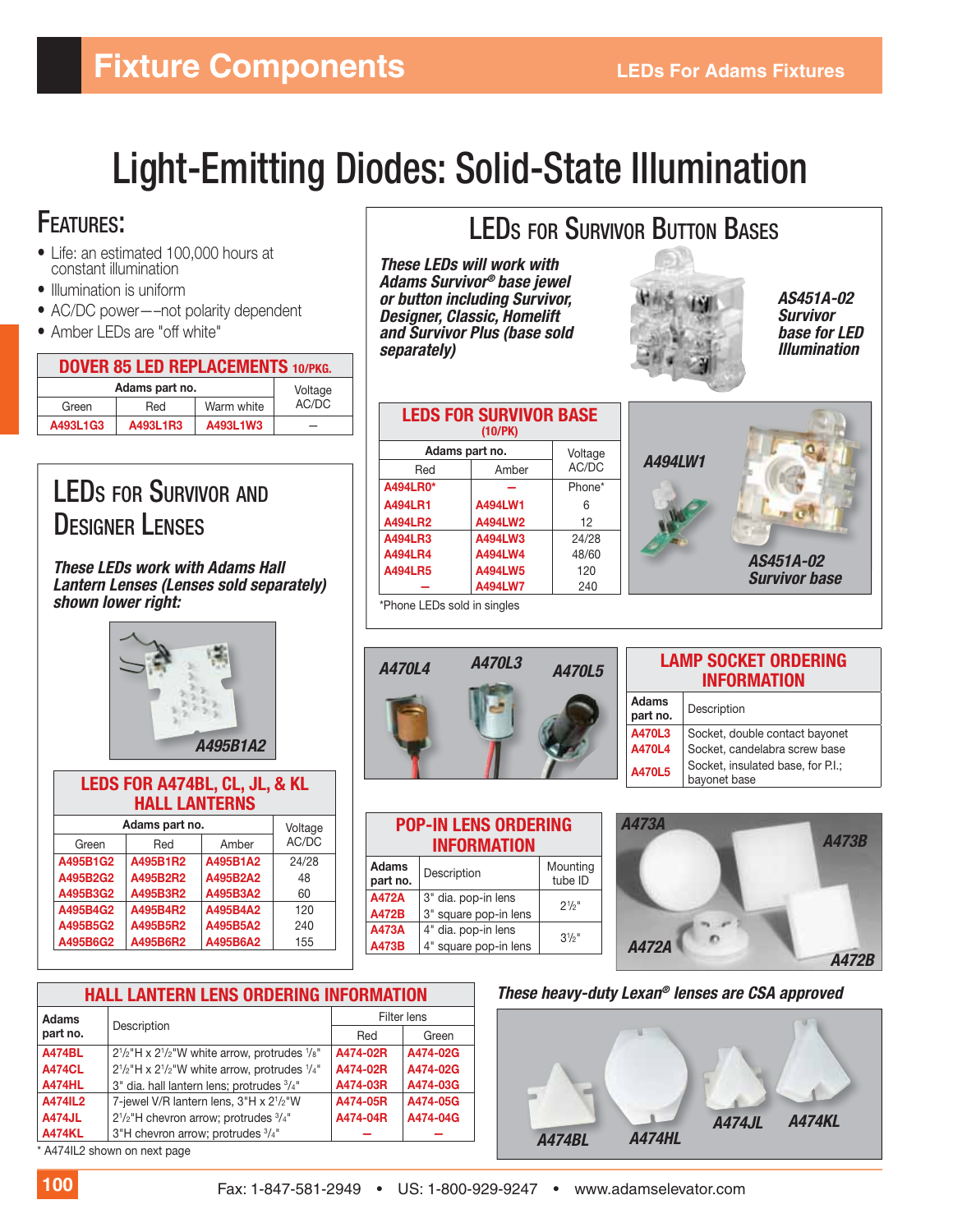#### Vandal-Resistant P.I. Jewels

**Choose LED or incandescent illumination** for vandal-resistant position indicators. Jewels and mounting nuts are the same for both.

| VANDAL-RESISTANT P.I. JEWEL ASSEMBLIES                    |         |          |        |          |         |
|-----------------------------------------------------------|---------|----------|--------|----------|---------|
| Halo<br>Lamp holder<br>Fasteners (2)<br>LED/Lamp<br>Jewel |         |          |        |          |         |
| <b>LED</b>                                                | A470-10 | A470-02R |        | A495E1A2 | A495-08 |
| Incand, Red                                               | A470-01 | A470-02R | A470L5 | A480L15  | A495-08 |
| Incand, White                                             | A470-01 | A470-02W | A470L5 | A480L15  | A495-08 |







| <b>LEDS FOR A474HL</b><br><b>3" ROUND HALL LANTERNS</b> |                |          |               |  |
|---------------------------------------------------------|----------------|----------|---------------|--|
|                                                         | Adams part no. |          | Voltage AC/DC |  |
| Green                                                   | Red            | Amber    |               |  |
| A495H1G2                                                | A495H1R2       | A495H1A2 | 24/28         |  |
| A495H2G2                                                | A495H2R2       | A495H2A2 | 48            |  |
| A495H3G2                                                | A495H3R2       | A495H3A2 | 60            |  |
| A495H4G2                                                | A495H4R2       | A495H4A2 | 120           |  |
| A495H5G2                                                | A495H5R2       | A495H5A2 | 240           |  |



#### **7-JEWEL LEDS FOR A474IL TRIANGULAR HALL LANTERNS**

| Adams part no. | Voltage  |          |       |
|----------------|----------|----------|-------|
| Green          | Red      | Amber    | AC/DC |
| A49511G2       | A49511R2 | A49511A2 | 24    |
| A49512G2       | A49512R2 | A49512A2 | 48    |
| A49513G2       | A49513R2 | A49513A2 | 60    |
| A49514G2       | A49514R2 | A49514A2 | 120   |
| A49515G2       | A49515R2 | A49515A2 | 240   |

#### **LEDS FOR A474FL HALL LANTERNS (3-JEWEL UNITS TO REPLACE EXISTING A495D-SERIES)**

| Adams part no.        |                |         | Voltage |
|-----------------------|----------------|---------|---------|
| Amber<br>Red<br>Green |                |         | AC/DC   |
| A495D0G               | <b>A495D0R</b> | A495D0W | 12      |
| A495D1G               | A495D1R        | A495D1W | 24/28   |
| A495D2G               | A495D2R        | A495D2W | 48      |
| A495D3G               | A495D3R        | A495D3W | 60      |
| A495D4G               | A495D4R        | A495D4W | 120     |



| <b>LEDS FOR A470RF VANDAL-RESISTANT P.I.'S</b> |                |          |          |
|------------------------------------------------|----------------|----------|----------|
|                                                | Adams part no. |          |          |
| Green                                          | Red            | White    | AC/DC    |
| A495E1G2                                       | A495E1R2       | A495E1A2 | 24/28    |
| A495E2G2                                       | A495E2R2       | A495E2A2 | 48       |
| A495E3G2                                       | A495E3R2       | A495E3A2 | 60       |
| A495E4G2                                       | A495E4R2       | A495E4A2 | 120      |
| A495E5G2                                       | A495E5R2       | A495E5A2 | DC/Phone |
| A495E6G2                                       | A495E6R2       | A495E6A2 | 240      |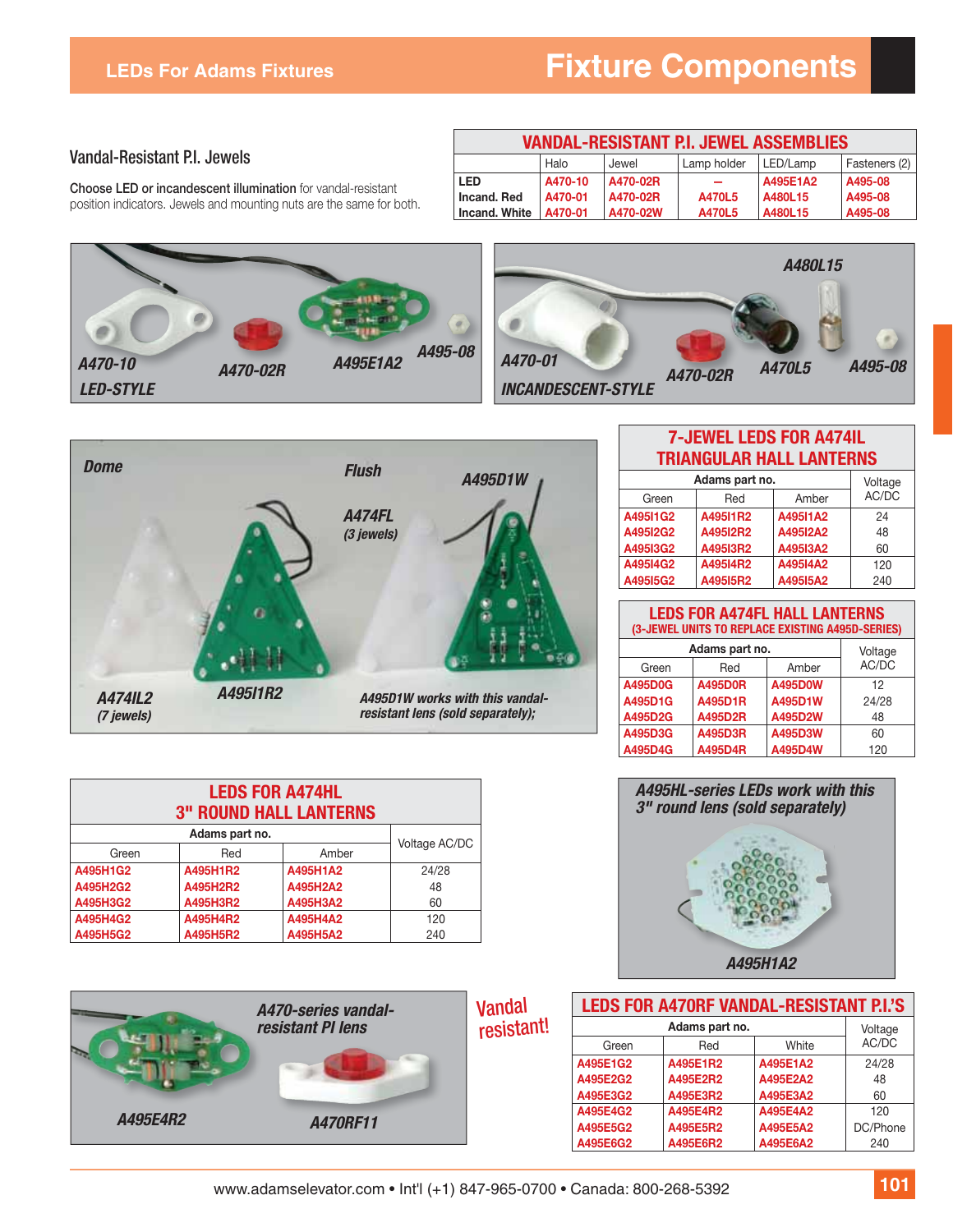# **Fixture Components** Survivor®, Surface Mount

# Survivor® Pushbutton with Base

**The patented Survivor® pushbutton** has been tested to more than 22,000,000 cycles...without failing.

**Choose button bases** for incandescent or LED illumination. *Incandescent and LED lamps sold separately.*

*Survivor Button Diameter 1.365" Old Style Survivor Button available as Special Order.*

#### **ADA-STYLE BUTTON ORDERING INFORMATION**

| Description                                           |                   | Adams part no.  |
|-------------------------------------------------------|-------------------|-----------------|
|                                                       | Incandescent base | LED base        |
| Survivor button w/char., complete                     | ASA452CI-[char]   | ASA452CL-[char] |
| Survivor button w/cap, halo, and<br>adaptor (No Base) | ASA452A-[char]    |                 |
| Survivor button w/cap (no halo,<br>adaptor or base)   | ASA452W-[char]    |                 |

*Incandescent and LED illumination are sold separately.*



| <b>CALIFORNIA-STYLE BUTTON ORDERING INFORMATION</b>      |                   |                 |  |
|----------------------------------------------------------|-------------------|-----------------|--|
|                                                          | Adams part no.    |                 |  |
| Description                                              | Incandescent base | LED base        |  |
| Survivor CA button w/char., complete                     | ASC452CI-[char]   | ASC452CL-[char] |  |
| Survivor CA button w/cap, halo, and<br>adaptor (No Base) | ASC452A-[char]    |                 |  |
| Survivor CA button w/cap (no halo,<br>adaptor or base)   | ASC452W-[char]    |                 |  |
|                                                          |                   |                 |  |

*Incandescent and LED illumination are sold separately.* 335200-2 Survivor plug (to fill empty punch)

*Halo*

*Button and Cap*

| <b>SURFACEMOUNT REPLACEMENT BUTTONS, BLANK</b> |                     |                |                |                  |
|------------------------------------------------|---------------------|----------------|----------------|------------------|
|                                                | <b>Button Style</b> |                |                |                  |
| Voltage                                        | Survivor            | Designer       | Classic        | Vandal Base Only |
| 24/28                                          | SM452W2*            | <b>SM472W2</b> | <b>SM480W2</b> | <b>SM451WV2</b>  |
| 48                                             | SM452W3*            | <b>SM472W3</b> | <b>SM480W3</b> | <b>SM451WV3</b>  |
| 60                                             | SM452W4*            | <b>SM472W4</b> | <b>SM480W4</b> | <b>SM451WV4</b>  |
| 120                                            | <b>SM452W5*</b>     | <b>SM472W5</b> | <b>SM480W5</b> | <b>SM451WV5</b>  |
| Otis Module**                                  | <b>SM452W0</b>      | <b>SM472W0</b> | <b>SM480W0</b> | <b>SM451WV0</b>  |

\*For button with arrow, add "A" to end of part no. Available for Survivor buttons only.

\*\*Otis module sold separately

**SM458S1.** Vandal button only, stainless. **SM458B1.** Vandal button only, bronze.





**Combination Fire Service/Call Cancel button** eliminates the need for an additional punch in your COP.

Survivor—Reg. TM Adams Elevator Equipment Company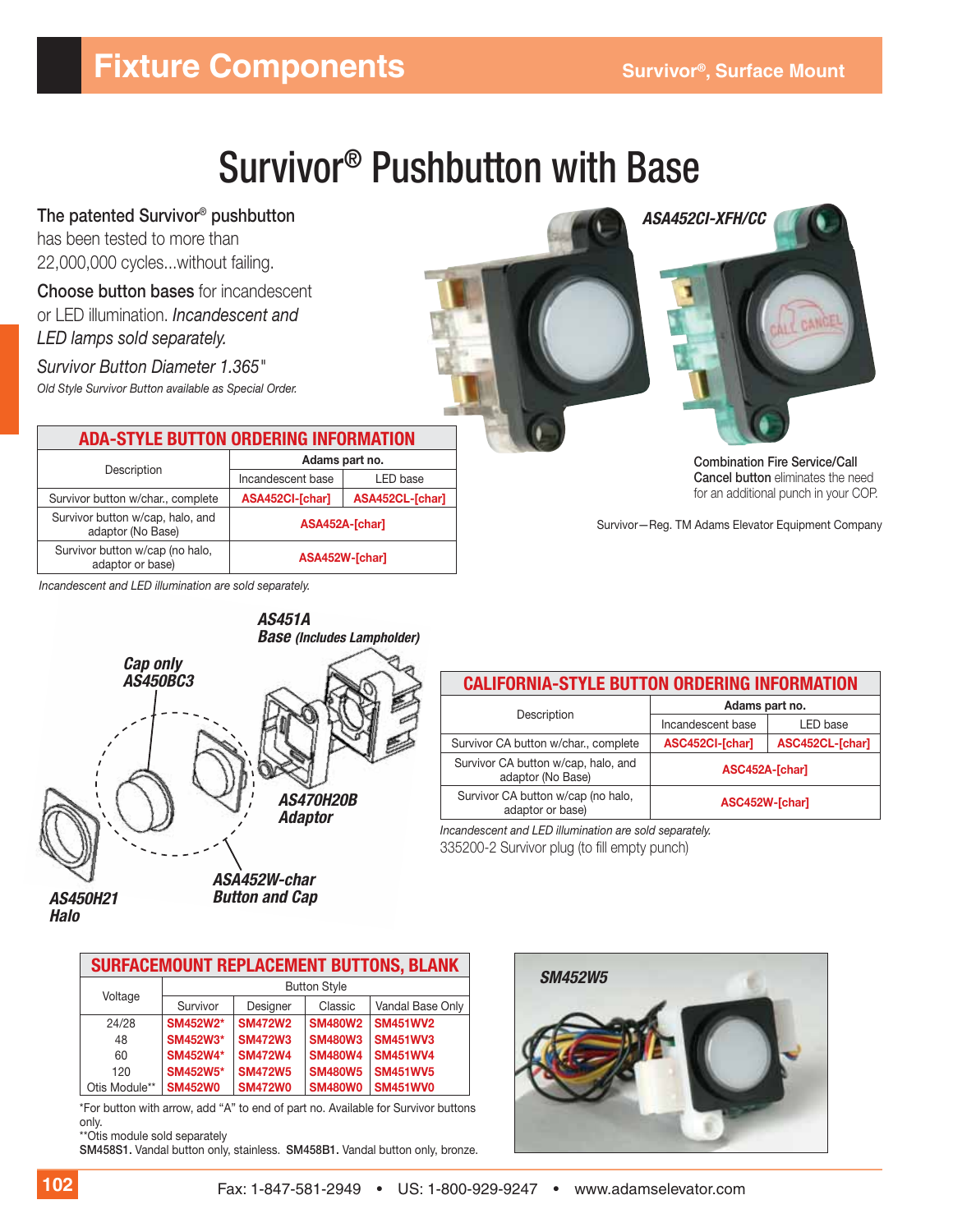# Survivor/PLUS® vandal-resistant pushbuttons

**Survivor/PLUS™ vandal-resistant pushbuttons** have a patented "coined pocket" designed to support the button by the metal panel.

#### Survivor/PLUS

- Can be ordered to meet California Title 24; see chart below
- Opening for Survivor Plus Button is 1.156" diameter inside and 1.246" diameter outside coined surface

| <b>Front of panel</b>                                                                                  | <b>Adams Survivor®</b><br>pushbutton base |
|--------------------------------------------------------------------------------------------------------|-------------------------------------------|
| Vandal resistant halo<br>rounded and recessed to<br>resist prying or gripping;                         |                                           |
| securely anchored into<br>panel                                                                        |                                           |
| Vandal resistant button<br>features minimal clearance<br>between button and halo to<br>prevent jamming |                                           |
| <b>Button seats against solid metal</b><br>shoulder in halo; cannot be<br>forced into switch mechanism | <b>Shoulder</b>                           |

#### **SURVIVOR/PLUS—STAINLESS STEEL #4 COMPLETE BUTTON ASSEMBLIES**

| Contact         | Adams part no.  |                |  |
|-----------------|-----------------|----------------|--|
| configuration   | Non-illuminated | Illuminated    |  |
| 2 <sub>NO</sub> | <b>AS458A1</b>  | <b>AS458A4</b> |  |
| 2N <sub>C</sub> | <b>AS458A2</b>  | <b>AS458A5</b> |  |
| 1NO/1NC         | <b>AS458A3</b>  | <b>AS458A6</b> |  |

*Bronze Available by special order.*

*Incandescent and LED illumination are sold separately.*



*Incandescent and LED illumination are sold separately.*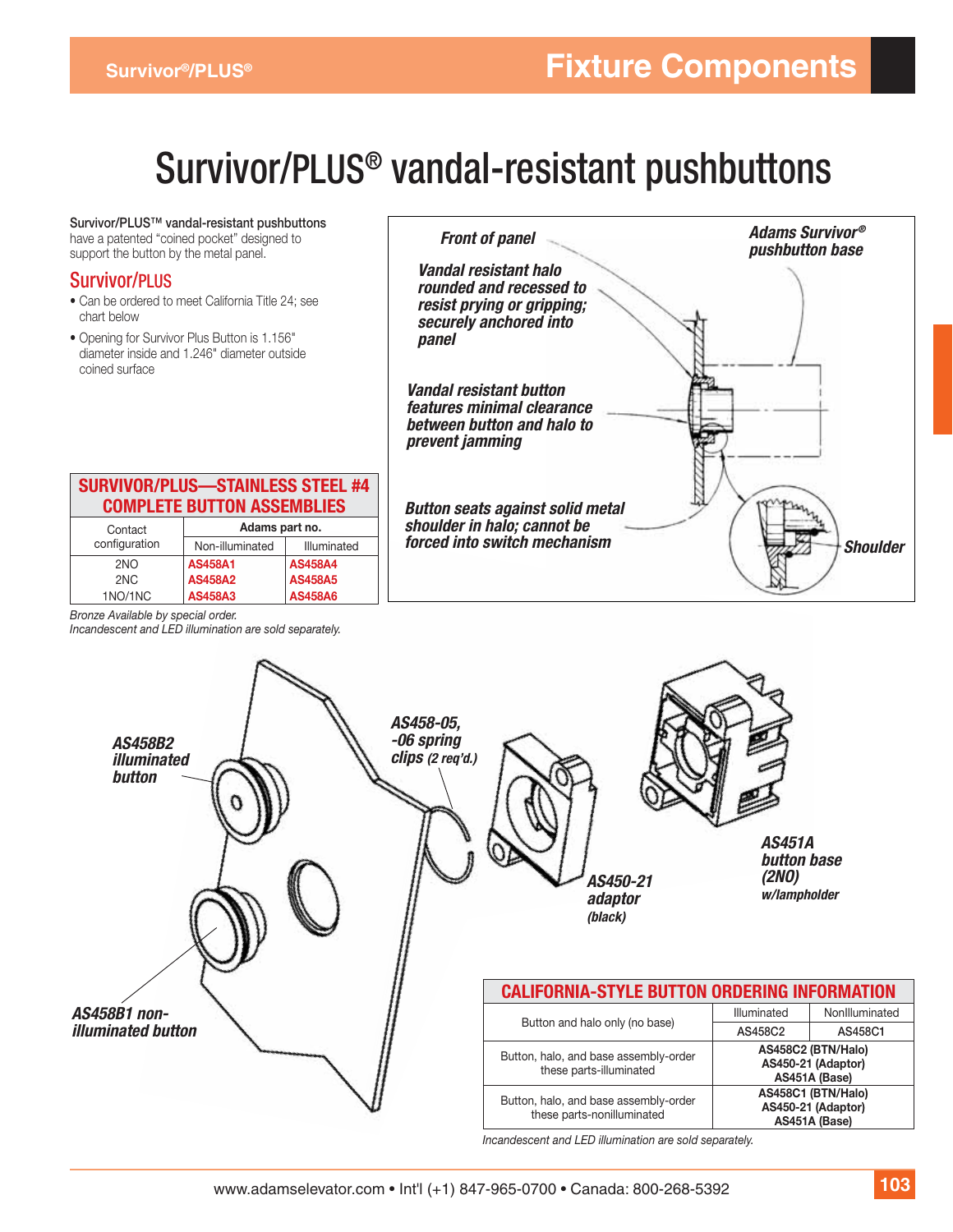# **Fixture Components Components Designer, Homelift**

# Designer<sup>™</sup> Pushbutton with Base

# DESIGNER PUSHBUTTON ASSEMBLY, EXPLODED VIEW [SINGLE]

| SINGLE DESIGNER BUTTON ORDERING INFORMATION                  |                   |                  |  |
|--------------------------------------------------------------|-------------------|------------------|--|
|                                                              | Adams part no.    |                  |  |
| Description                                                  | Incandescent base | LED base         |  |
| Button w/char., complete                                     | ASA472SCI-[char]  | ASA472SCL-[char] |  |
| Button w/cap only (no base or<br>adaptor) or halo            | ASA472W-[char]    |                  |  |
| California button w/char., complete                          | ASC472SCI-[char]  | ASC472SCL-[char] |  |
| California button w/cap only<br>(no base or adaptor) or halo | ASC472W-[char]    |                  |  |
|                                                              |                   |                  |  |

*\*California Cap Only (squared shoulders) AS472-04 Incandescent and LED illumination are sold separately.* **Single Designer BTN**

1.50"w x 1.50"h

# DESIGNER PUSHBUTTON ASSEMBLY W/BRAILLE, EXPLODED VIEW

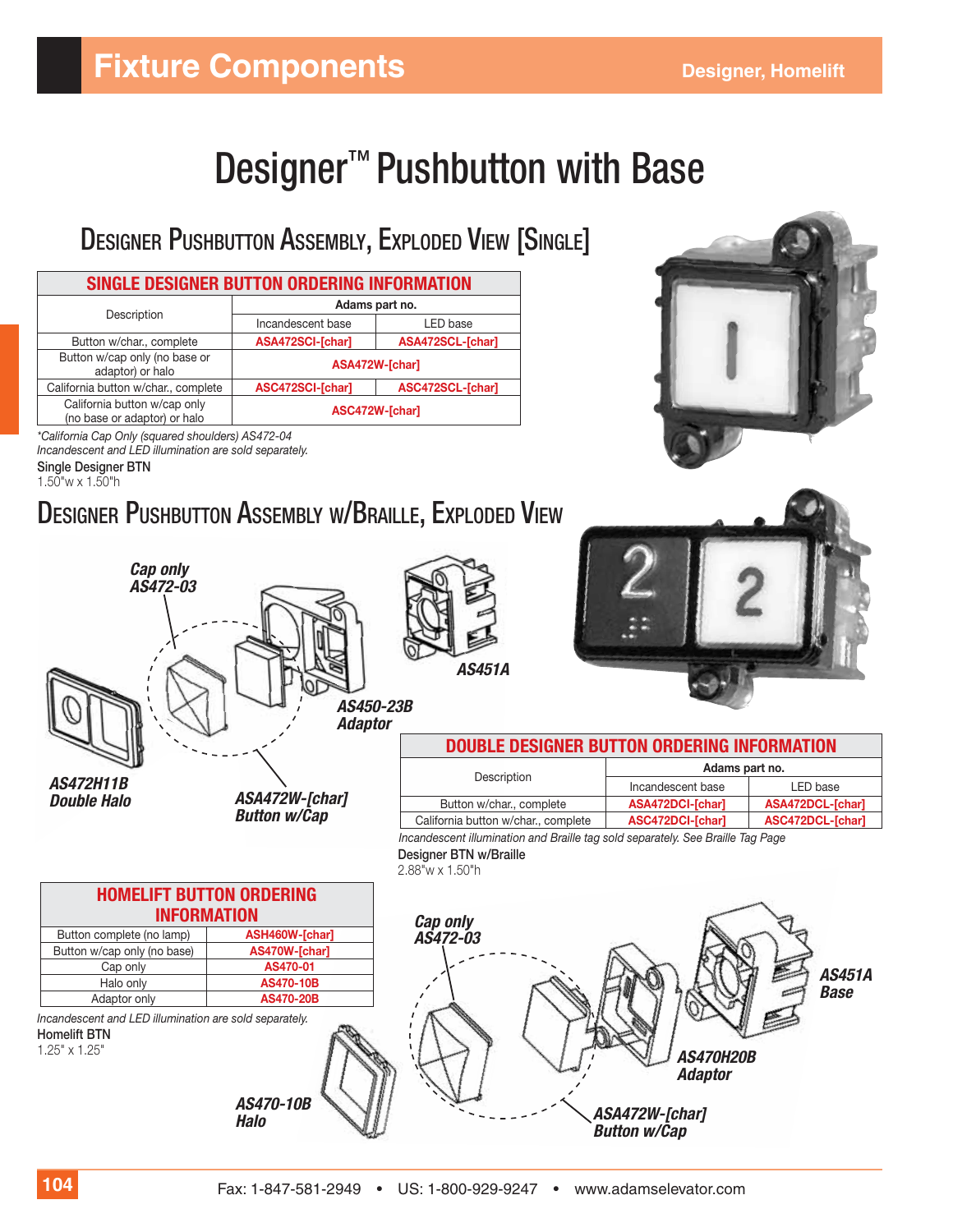# Classic™ Pushbutton with Base

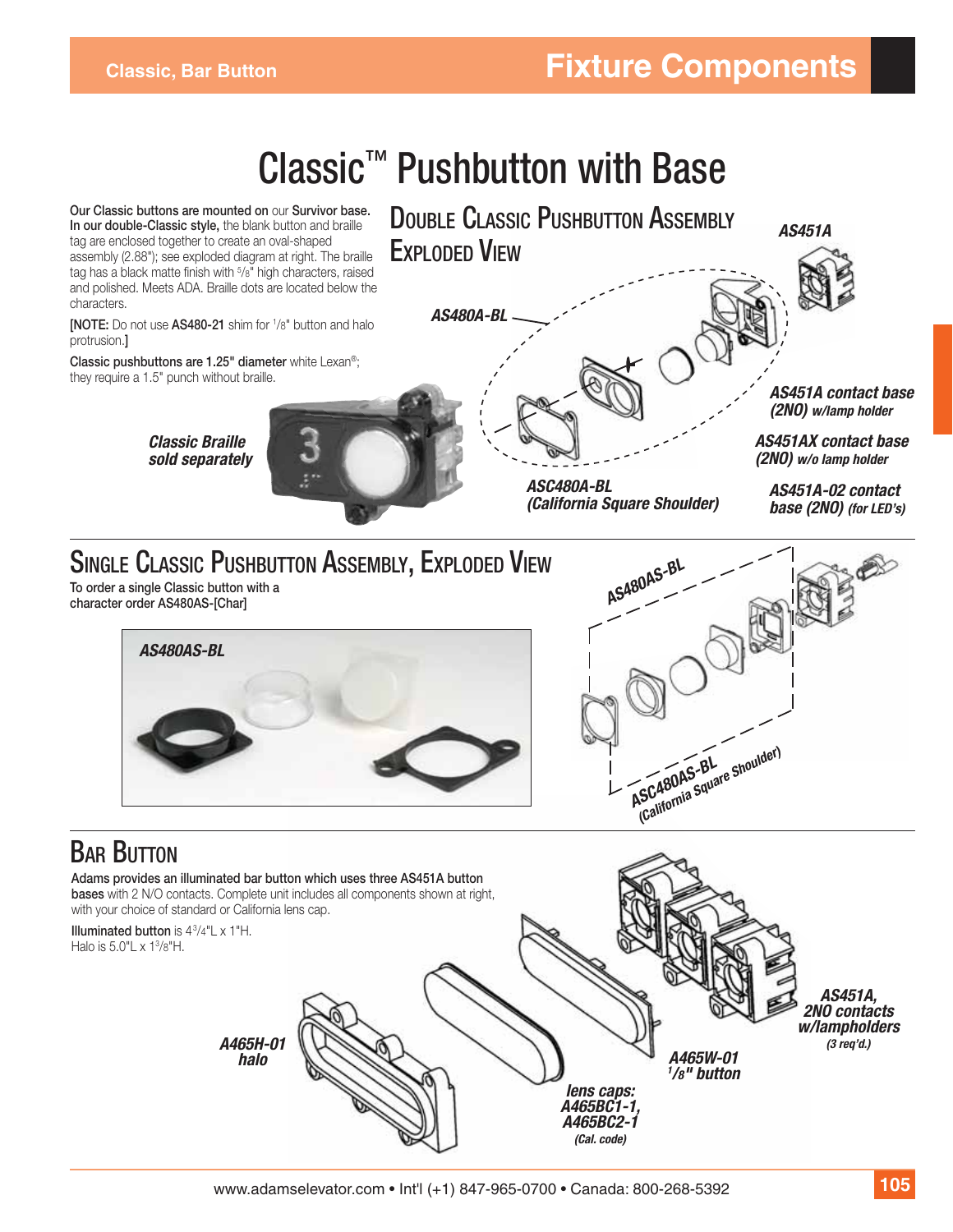# Survivor® Button Bases for Pushbuttons, Jewels, and Position Indicators.

| <b>SURVIVOR BUTTON BASE ORDERING INFORMATION</b> |                                               |            |  |
|--------------------------------------------------|-----------------------------------------------|------------|--|
| Adams part no.                                   | Description                                   | Base color |  |
| <b>AS451A</b>                                    | Contact base, 2NO w/lampholder                | Clear      |  |
| <b>AS451B</b>                                    | Contact base, 2NC w/lampholder (not pictured) | Red        |  |
| <b>AS451C</b>                                    | Contact base, 1NO/1NC w/lampholder            | Green      |  |
| <b>AS451D</b>                                    | Jewel/PI base, w/lampholder & spacer          | White      |  |
| AS450-15                                         | Lampholder for above                          | White      |  |
| AS450-16                                         | Lampholder for above without ears             | White      |  |

**Our color-coded Survivor® button bases** are Adams standard. The color helps identify the contact configuration.

*Use AS451A-02 base for LED illumination*



# LAMPS–PACKAGES OF 10

**Find the voltage you need** in the left-hand column, and read across the table for the part number that corresponds to the lamp type you are replacing.

| <b>LAMP ORDERING INFORMATION</b> |                              |                           |                          |
|----------------------------------|------------------------------|---------------------------|--------------------------|
|                                  |                              | Hall lanterns             |                          |
| Voltage                          | Buttons & jewels<br>PSB-type | Double contact<br>bayonet | Candelabra<br>screw base |
| 6                                | A487L7                       | A485L1                    |                          |
| 12                               | A487L8                       | A484L8                    |                          |
| 24                               | A487L1                       | A484L9                    |                          |
| 28                               | A487L2                       | A484L9                    |                          |
| 48                               | A487L3                       |                           | A488L8                   |
| 60                               | A487L4                       |                           | A488L9                   |
| 120                              | A487L5                       | A484L2                    |                          |
| 120 neon                         | A487L6                       |                           |                          |
|                                  |                              |                           |                          |

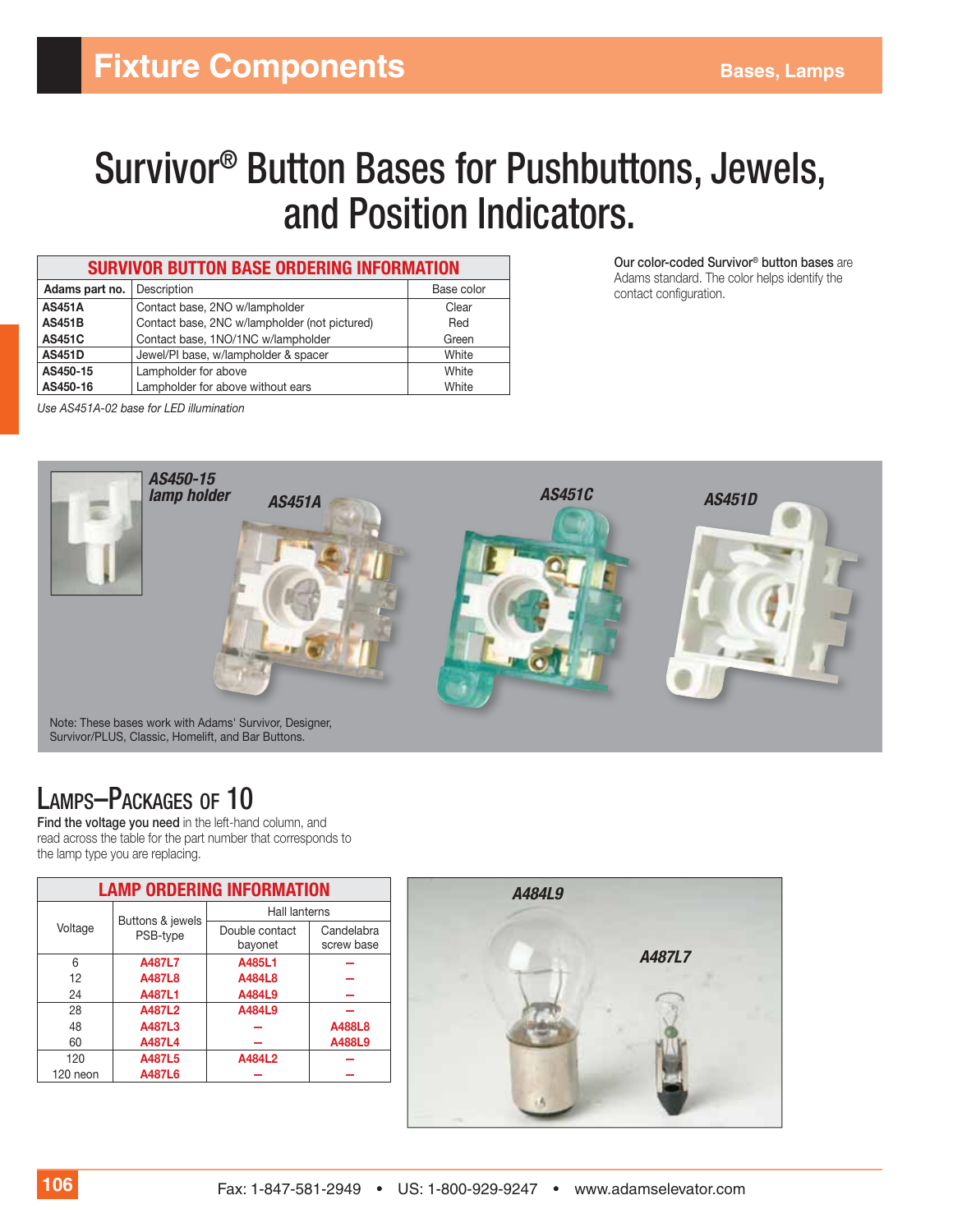## TACTILE/BRAILLE TAGS

**11 /4"-square tags with 5 /8"-high characters on contrasting black background.** 



| <b>TACTILE/BRAILLE TAGS</b> |            |                  |                    |
|-----------------------------|------------|------------------|--------------------|
| Adams part no.              | California | Character finish | Mounting<br>method |
| A451TN-[char]               | <b>No</b>  | <b>Stainless</b> | *Studded           |
| A451B-[char]                | <b>No</b>  | <b>Stainless</b> | Adhesive           |
| A451FTN-[char]              | <b>No</b>  | <b>Bronze</b>    | *Studded           |
| A451E-[char]                | <b>No</b>  | <b>Bronze</b>    | Adhesive           |
| A452CTN-[char]              | Yes        | White            | *Studded           |
| A452B-[char]                | Yes        | White            | Adhesive           |

\*Studded tags include threaded mounting nut.



*A453CTN-[Char]*

| <b>CLASSIC<sup>®</sup> TACTILE/BRAILLE TAGS</b>                     |     |                  |          |  |
|---------------------------------------------------------------------|-----|------------------|----------|--|
| Mounting method<br>California<br>Character finish<br>Adams part no. |     |                  |          |  |
| A453CTN-[char]                                                      | No  | <b>Stainless</b> | Studded* |  |
| A453FTN-[char]                                                      | No. | <b>Bronze</b>    | Studded* |  |
| A454CTN-[char]                                                      | Yes | White            | Studded* |  |

\* Studded tags include threaded mounting nut.

# DOOR JAMB PLATES

**2"-high characters** with contrasting black background. Plates are 4" x 4". Available with stainless, bronze or white characters with Adhesive Back.





*A4500T-[Char]*

*A4500TCS-[Char]*

*For California Code: Braille symbol is placed to left of number character*

#### **PLEASE NOTE:**

- **Full range of characters and symbols available.**
- **Three characters on one plate are available on special order. Call sales rep.**
- Indicate egress floor by placing "X" in front of floor number; **for example, "-XM" represents a tag with the symbol "★M" for egress at the mezzanine.**

| <b>DOOR JAMB PLATES</b> |            |                  |                            |
|-------------------------|------------|------------------|----------------------------|
| Adams part no.          | California | Character finish | <b>Braille</b><br>Location |
| A4500T-[char]           | No         | <b>Stainless</b> | <b>Below</b>               |
| A4500C-[char]           | No         | <b>Bronze</b>    | <b>Below</b>               |
| A4500TW-[char]          | Yes        | White            | <b>Below</b>               |
| A4500TC-[char]          | Yes        | White            | Left                       |
| A4500TCS-[char]         | Yes        | <b>Stainless</b> | Left                       |
| A4500TCB-[char]         | Yes        | <b>Bronze</b>    | Left                       |

(All jamb plates are adhesive mount.)

|                |       | <b>EVACUATION CAR SIGNS</b> |              |
|----------------|-------|-----------------------------|--------------|
| Adams part no. | Size  | Character                   | Background   |
| A4502B-[char]  | 4" sa | <b>Black</b>                | SS           |
| A4502S-[char]  | 4" sa | SS                          | <b>Black</b> |

(All evacuation car signs are adhesive)

Tags contain the word CAR and a car number.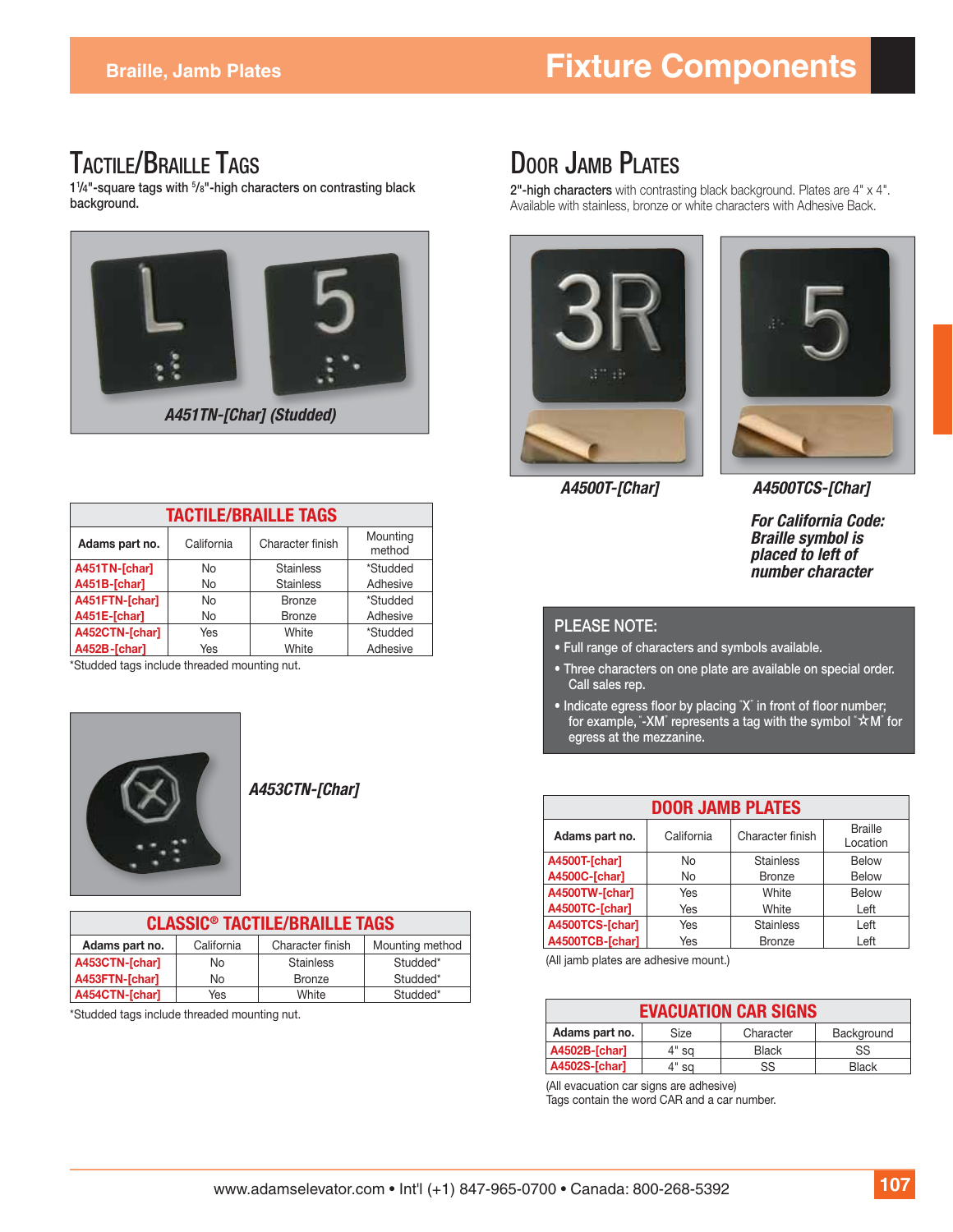# **Fixture Components** Stop Switches/Push/Pull

#### ORIGINAL-STYLE SURVIVOR EMERGENCY STOP SWITCHES **Push to run/pull to stop. 2NC-1NO Contacts.**

**A471A1.** Original Style Survivor Stop Switches Mount Horizontal or Corner to Corner. Red Plastic Button, 1 /8" High Halo

**A471A2.** Button and 1 /8" High Halo are Aluminum.

**A471A3.** Button and 1 /4" High Halo are Plastic.

**A471A4.** Vandal-resistant model (Survivor/PLUS) has coined pocket. Horizontal mounting holes are 21 /8" cc.





# NEW-STYLE SURVIVOR EMERGENCY **STOP SWITCHES**

**These Push/Pull STOP switches** have  $\frac{1}{8}$ "H and  $\frac{13}{8}$ " diameter halos.

|                | <b>SURVIVOR STOP SWITCHES</b> |                |
|----------------|-------------------------------|----------------|
| Adams part no. | Action to STOP                | Contacts       |
| <b>AS459A1</b> | Push                          | 2NC 1NO        |
| <b>AS459A2</b> | Pull                          | 2NC 1NO        |
| <b>AS459A5</b> | Pull                          | <b>1NC 2NO</b> |
| <b>AS459A7</b> | Push                          | <b>1NC 2NO</b> |
| <b>AS459A9</b> | Pull to hold door             | <b>1NC 2NO</b> |

# CLASSIC™ EMERGENCY STOP SWITCHES

**Push/Pull STOP switches all have <sup>1</sup>/8"-high and 1<sup>1</sup>/2" diameter halos. <b>A471A5** *A471A5* **A471A6** 

|                | <b>CLASSIC STOP SWITCHES</b> |                |
|----------------|------------------------------|----------------|
| Adams part no. | Action to STOP               | Contacts       |
| <b>AS459A3</b> | Push                         | 2NC 1NO        |
| <b>AS459A4</b> | Pull                         | 2NC 1NO        |
| <b>AS459A6</b> | Pull                         | <b>1NC 2NO</b> |
| <b>AS459A8</b> | Push                         | <b>1NC 2NO</b> |







|                | <b>HOMELIFT EMERGENCY STOP SWITCHES</b> |          |                  |
|----------------|-----------------------------------------|----------|------------------|
| Adams part no. | Action to STOP                          | Contacts | w/Braille pocket |
| AS459A11       | Pull                                    | 2NO      | No               |

All "push-to-stop" switches include button guard to prevent accidental activation

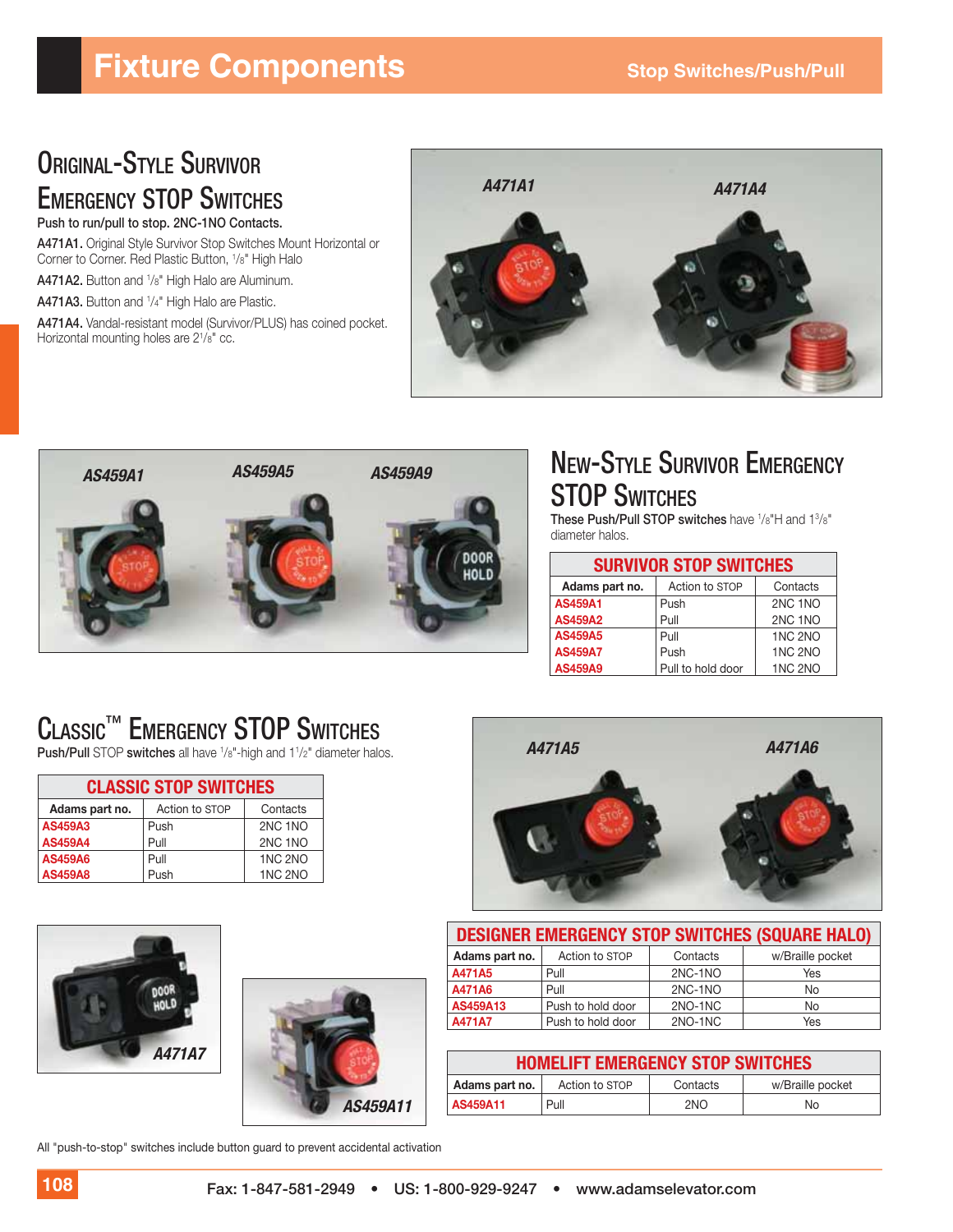# **Fixture Components**

# Adams Keyswitches  $\mathsf{S}$ urvivor®, Designer™, Classic™ and Survivor/PLUS®



#### HOW TO ORDER ADAMS KEYSWITCHES Using Tables on Next 2 Pages

- **1. Choose the function and halo legend** that matches the service configuration you need.
- **2. Select halo style you need:** Survivor, Designer, Classic, or Survivor/PLUS.
- **3. For complete keyswitch assembly:** Order "Switch only" and the halo you need from the appropriate "halo only" style column. [For a complete *Survivor* keyswitch, order from "Complete keyswitch" column; complete keyswitch includes a Survivor-style halo.]
- **4. Stainless or bronze:** Complete keyswitch part numbers listed are for stainless. To order bronze switches, substitute a *"J"* for the *"K"* in the complete-keyswitch part number. For example, for a bronze Survivor assembly of keyswitch number *AS468K01* Fire Service, you would order complete-keyswitch part number *AS468J01*. [To order same switch with a **Classic** halo, order *AS468A101* (switch only) **PLUS AS480B319** (Classic halo only) for stainless; use switch-only part no. *AS468B101* for bronze.]
- **5. Length of Base:** 2 contacts 1.875" deep, 4 contacts 2.375" deep, 6 contacts 3.000" deep.

#### **All Adams keyswitches** use our Survivor base and are built with tough Lexan® housings. Choose from 2-, 3-, and 4-position configurations. 2-position switches are rated B300, Q300. All locks are 5-disk tumbler type.

**Key movement** is 12:00/3:00 for 2-pull models; 9:00/12:00/3:00 for 3-pull models; and 6:00/9:00/12:00/3:00 for 4-pull keyswitches.

**Keyswitches are available in 1 /8" or 1 /4" high halos.** Order a complete assembly, halo only, base only, keyswitch only, or replacement key. Keyswitches can also be ordered in bronze or stainless cylinders. Keyswitches come with 2-, 4-, or 6-contact bases.

**Order the switch and halo style** from the table on the next page. For a switch not listed, please call Adams part sales.

**NOTE: All keyswitches listed have 1 /8" high halos.** Call for <sup>1</sup>/4"-high halos (necessary for swing return stations).

BLANK KEYSWITCH HALOS: **A450H4B,** Survivor, black 1 /8" H **A450H4R,** Survivor, red 1/8" H **AS472-12B,** Designer, black 1 /8" H **AS472-12R,** Designer, red <sup>1</sup>/8" H

# DOOR HOLD TOGGLES & PHONE JACKS

**AS461-40.** Survivor Door Hold Toggle Switch

**AS461-50.** Designer Door Hold Toggle Switch

**AS461-60.** Double Designer Door Hold Toggle Switch (Braille Tag not included)

**ASA452-PJ.** Survivor Phone Jack Assembly

**ASA472-PJ.** Designer Phone Jack Assembly

**ASA480-PJ.** Classic Phone Jack Assembly





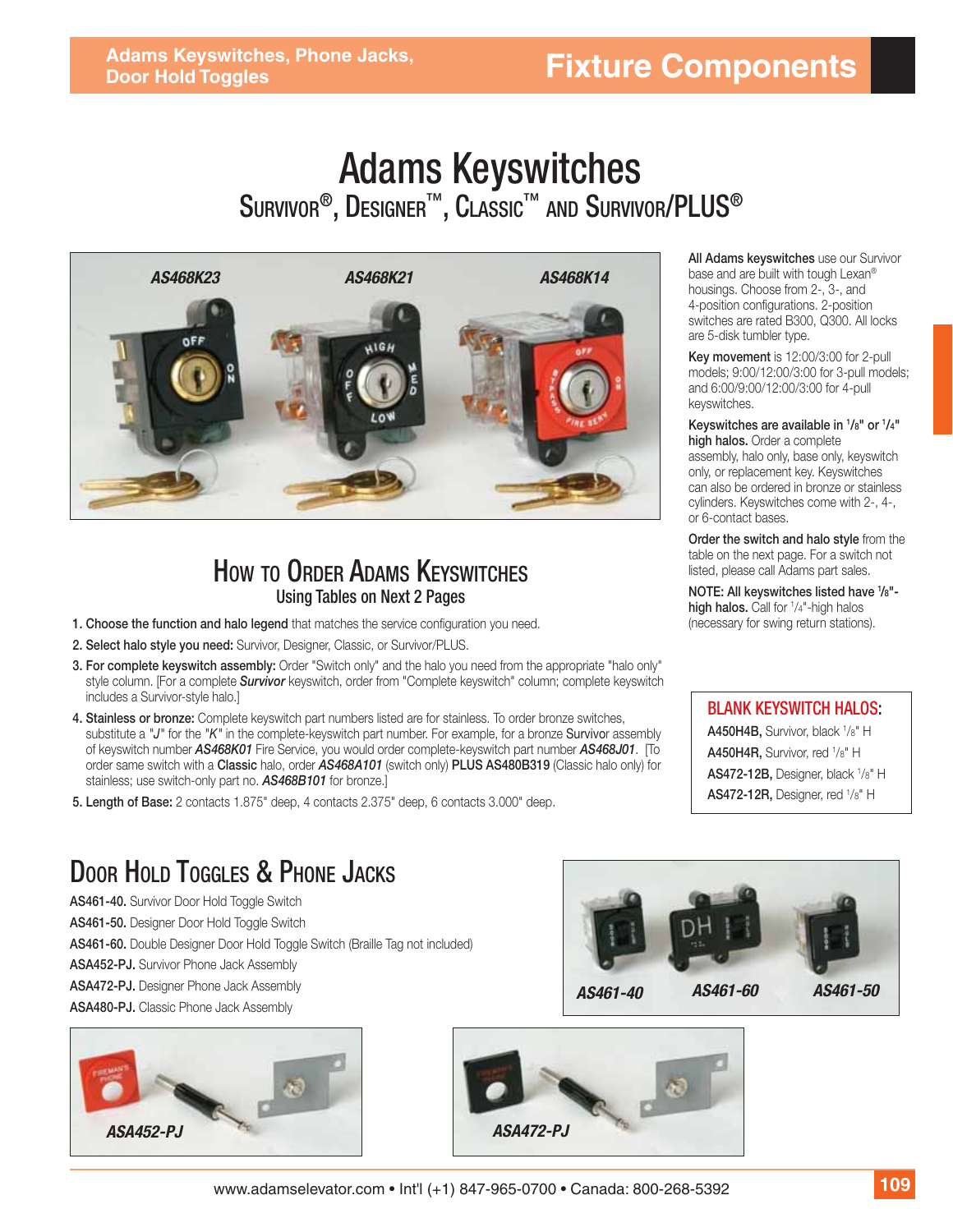|                       |                                              |                           |                         |                                        |                       | <b>KEYSWITCH ORD</b>                        |                                        |                              | ERING                             |                       | INFORMATION            | FOR                              | ₹        | <b>ADAMS</b>                        | <b>BUTI</b>                        | $\lambda$<br>$\mathbf{S}$       | <u>က</u>                             |                              |                            |                     |  |
|-----------------------|----------------------------------------------|---------------------------|-------------------------|----------------------------------------|-----------------------|---------------------------------------------|----------------------------------------|------------------------------|-----------------------------------|-----------------------|------------------------|----------------------------------|----------|-------------------------------------|------------------------------------|---------------------------------|--------------------------------------|------------------------------|----------------------------|---------------------|--|
| 110                   |                                              |                           |                         |                                        |                       |                                             |                                        |                              |                                   |                       | SURVIVOR® part no.     |                                  |          |                                     |                                    | <b>SURVIVOR</b>                 |                                      |                              |                            |                     |  |
|                       | <b>FUNCTION</b>                              | 12:00                     | 3:00                    | Halo designations/locations<br>6:00    | 00:6                  | <b>2:00</b>                                 | Keypulls<br>3:00                       | င့်                          | 00:6                              | Complete<br>keyswitch | Switch only            | Halo only*                       |          | DESIGNER <sup>"</sup><br>halo only* | CLASSIC <sup>"</sup><br>halo only* | PLUS <sup>®</sup> halo<br>only* | Key only                             | Key code                     | contacts<br>Base           | Config.             |  |
|                       |                                              |                           |                         | <b>DOWN</b><br>$\overline{\mathbb{B}}$ |                       | $\times$ $\times$                           | ∑ ≥                                    |                              |                                   | AS468K06<br>AS468K07  | AS468A115<br>AS468A115 | A449B113<br>A449B114             |          | <b>HBD0114W</b><br>HBD0113W         | AS480B314<br>AS480B313             | A448B113<br>A448B114            | Custom<br>Custom                     | <b>MAxxx</b><br>MAxxx        | $\overline{4}$<br>4        | <b>Lada</b><br>DPDT |  |
|                       |                                              |                           |                         |                                        |                       |                                             |                                        |                              |                                   |                       |                        |                                  |          |                                     |                                    |                                 |                                      |                              |                            |                     |  |
|                       | CAR<br>CALL                                  | OFF                       | $\leq$                  | CALL<br>$\overline{5}$                 |                       |                                             |                                        | $\mathbf{I}$                 |                                   | AS468K15<br>AS468K17  | AS468A113<br>AS468A113 | A449B119<br>A449B113             |          | HBD0119W<br><b>HBD0113W</b>         | н                                  |                                 | <b>AKC0052A</b><br>AKC0052A          | <b>AE102</b><br>AE102        | 4<br>$\overline{4}$        | DPDT<br><b>TGGQ</b> |  |
|                       |                                              |                           | $\overline{\mathbb{B}}$ |                                        | <b>DOWN</b>           |                                             |                                        |                              | Σ                                 | AS468K11              | AS468A205              | A449B117                         |          | <b>HBD0117W</b>                     | AS480B317                          | A448B117                        | Custom                               | <b>MAxxx</b>                 | $\overline{4}$             | <b>LIGGS</b>        |  |
|                       |                                              |                           | $\overline{5}$          | <b>DOWN</b>                            |                       | $\times\times\times\times\times$            | ⋝⋝⋝⋝                                   | $\perp$                      | Σ<br>-1                           | AS468K16              | AS468A113              | A449B114                         |          | HBD0114W                            |                                    |                                 | AKC0052A                             | <b>AE102</b>                 | $\overline{4}$             | <b>TGdQ</b>         |  |
|                       |                                              | <b>UFF</b>                | る                       | FIRE SERVICE                           | BYPASS<br><b>DOWN</b> |                                             |                                        | $\mathbf{I}$                 |                                   | AS468K18<br>AS468K01  | AS468A305<br>AS468A101 | A449R181<br>A449B117             |          | HBD0117W<br>HBD0181R                | AS480R381                          | A448R181                        | AKC0054A<br><b>AKC0052A</b>          | <b>AE102</b><br>WD01         | 4<br>4                     | <b>LGdS</b><br>SP3T |  |
|                       | FIRE                                         | OFF                       | $\overline{6}$          | FIRE RECALL                            | <b>BYPASS</b>         |                                             |                                        | 1 1 1 1 1 1                  | $\circ\circ\circ\circ$            | AS468K09              | AS468A101              | A449R189                         |          | HBD0189R                            | AS480R389                          | A448R189                        | AKC0054A                             | WD01                         | $\overline{\mathcal{A}}$   | SP <sub>3</sub> T   |  |
|                       | <b>SERVICE</b>                               | OFF                       | $\overline{6}$          | FIRE SERVICE                           | <b>BYPASS</b>         |                                             |                                        |                              |                                   | AS468K14              | AS468A202              | A449R181                         |          | HBD0181R                            |                                    |                                 | AKC0054A                             | WD01                         | $\overline{4}$             | SP <sub>3</sub> T   |  |
|                       | (HALL)                                       | <b>UFF</b>                | $\overline{6}$          | FIRE SERVICE                           | <b>BYPASS</b>         |                                             |                                        |                              |                                   | AS468K30              | AS468A218              | A449R181                         |          | HBD0181R                            | AS480R381                          | A448R181                        | <b>AKC0056</b>                       | H341                         |                            | SP <sub>3</sub> T   |  |
| Fax: 1-847-581-2949   | PHASE I                                      | <b>UFF</b><br><b>OFF</b>  | $\overline{6}$<br>る     | FIRE SERVICE<br>FIRE RECALL            |                       | $\times\times\times\times\times\times$      | $\times\times\times\times\times\times$ |                              | $\Box$                            | AS469K14<br>AS469K04  | AS469A17<br>AS469A17   | A449R182<br>A449R187             |          | <b>HBD0187R</b><br>HBD0182R         | AS480R387<br>AS480R382             | A448R182<br>A448R187            | AKC0054A<br>AKC0054A                 | WD01<br>WD01                 | $O$ $N$ $N$                | <b>LIGGS</b><br>1as |  |
|                       | <b>2000 CODE</b>                             | OFF                       | る                       |                                        | <b>RESET</b>          | $\times$                                    | $\times$ 1                             | $\mathsf I$                  | $\circ$                           | AS468K39              | AS468A101              | <b>HRR0192</b>                   |          | <b>HBD0192R</b>                     | Т                                  | HRR0192V                        | AKC0054A                             | WD01                         | 4                          | SP <sub>3T</sub>    |  |
|                       | (optional Halo)                              | UFF                       | $\epsilon$              | FIRE RECALL                            | <b>RESET</b>          |                                             |                                        | $\mathbf{I}$                 |                                   |                       |                        | <b>HRR0194</b>                   |          | HBD0194R                            | $\mathbf{I}$                       | HRR0194V                        |                                      |                              |                            |                     |  |
| $\bullet$             | CODE FIRE<br><b>CONTROL</b><br>PANEL<br>2000 | UFF                       | $\leq$                  | FIRE RECALL                            |                       | $\times$                                    | $\times$                               |                              |                                   | AS469K14              | AS469A17               | <b>HRR0187</b>                   |          | HRR0187R                            |                                    | HRR0187V                        | AKC0054A                             | WD01                         | 2                          | <b>LGdS</b>         |  |
|                       |                                              | GTOH                      | š                       | FIRE SERVICE                           | OFF                   |                                             |                                        |                              |                                   | AS468K05              | AS468A201              | A449R186                         |          | HBD0186R                            | AS480R386                          | A448R186                        | AKC0054A                             | WD01                         | 4                          | <b>SP3T</b>         |  |
|                       | FIRE                                         | <b>UDOH</b>               | $\overline{6}$          | FIRE SERVICE                           | OFF                   |                                             |                                        | $\mathbf{I}$                 |                                   | AS468K25              | AS468A116              | A449R186                         |          | HBD0186R                            |                                    |                                 | AKC0054A                             | WD01                         | $\overline{4}$             |                     |  |
|                       | <b>SERVICE</b>                               | <b>CTOH</b>               | 555                     | FIRE SERVICE                           | OFF                   |                                             |                                        | $\mathsf{I}$                 | $\times\times\times\times$        | AS468K13              | AS468A102              | A449R186                         |          | <b>HBD0186R</b>                     |                                    |                                 | AKC0054A                             | WD01                         |                            | SP <sub>3</sub> T   |  |
|                       | (CAR)                                        | HOLD                      |                         | FIRE SERVICE                           | <b>DFF</b>            |                                             |                                        | $\mathbf{I}$                 |                                   | AS468K29              | AS468A123              | A449R186                         |          | HBD0186R                            | AS480R386                          | A448R186                        |                                      | H341                         |                            | <b>SP3T</b>         |  |
|                       | PHASE II                                     | <b>UFF</b>                |                         | FIRE SERVICE                           |                       | $\times\times\times\times\times\times$      | $\times\times\times\times\circ$        | $\overline{\phantom{a}}$     |                                   | AS469K01              | AS469A02               | A449R182                         |          | HBD0182R                            |                                    |                                 | AKC0054A                             | WD01                         | <b>00000</b>               | <b>TGGS</b>         |  |
|                       | <b>2000 CODE</b>                             | <b>UFF</b>                | $\leq$                  | FIRE OPERATION<br>FIRE RECALL          |                       |                                             |                                        | $\mathsf{I}$                 |                                   | AS469K20<br>AS468K32  | AS468A149<br>AS469A02  | A449R187                         |          | HBD0187R                            |                                    |                                 | AKC0054A<br>AKC0054A                 | WD01                         |                            | <b>LIGHS</b>        |  |
| US: 1-800-929-9247    | (optional Halo)                              | HOLD<br><b>CTOH</b>       | š<br>$\overline{6}$     |                                        | ₽<br>바<br>이           | $\times$<br>-1                              | $\circ$                                | $\mathbf{I}$<br>$\mathbf{I}$ | $\times$                          |                       |                        | <b>HRR0195</b><br><b>HRR0190</b> |          |                                     | I.                                 | HRR0190V                        |                                      | WD01                         | 4                          | SP3T                |  |
|                       |                                              | <b>UFF</b>                | $\leq$                  | FAN                                    |                       |                                             |                                        |                              |                                   | AS469K12              | <b>AS469A05A</b>       | A449B109                         |          | HBD0109W                            | AS480B309                          | A448B109                        | <b>AKC0051</b>                       | <b>MM101</b>                 |                            | <b>TGGS</b>         |  |
|                       | FAN                                          | HộH<br>HIGH               | MED<br>NOT              | <b>NOT</b><br>FAN                      | OFF<br>出<br>OF        | $\times\times\times$                        | $\times\times\times$                   | $\vert x \rangle$            | $  \times \times   \times \times$ | AS468K02<br>AS468K21  | AS468A104<br>AS468A207 | A449B110<br>A449B123             |          | HBD0110W<br>HBD0123W                | AS480B310<br>AS480B323             | A448B110<br>A448B123            | <b>AKC0051</b><br><b>AKC0051</b>     | <b>MM101</b><br><b>MM101</b> | $\sim$ 4<br>$\overline{4}$ | <b>LIGHS</b>        |  |
|                       |                                              | LIGHT                     |                         |                                        | <b>DFF</b>            |                                             |                                        |                              |                                   | AS468K03              | AS468A104              | A449B112                         |          | <b>HBD0112W</b>                     | AS480B312                          | A448B112                        | <b>AKC0051</b>                       | MM101                        | 4                          | <b>TGAS</b>         |  |
|                       | FAN/LIGHT                                    | LIGHT                     | 준 <u>준</u>              | LOW                                    | <b>UFF</b>            | $\times \times \times \times \times \times$ | $\times \times \times$                 | $\vert \times$               |                                   | AS468K20              | AS468A207              | A449B122                         |          | <b>HBD0122W</b>                     | AS480B322                          | A448B122                        | <b>AKC0051</b>                       | MM101                        | 4                          |                     |  |
|                       |                                              | UFF                       | š                       | FAN/LIGHT                              |                       |                                             |                                        | $\perp$                      |                                   | AS469K10              | <b>AS469A05A</b>       | A449B111                         |          | HBD0111W                            | AS480B311                          | A448B111                        | <b>AKC0051</b>                       | MM101                        | $\sim$                     | <b>SPST</b>         |  |
|                       | PHOTO EYE                                    | OFF<br>OFF                | š<br>$\leq$             | PHOTO EYE<br>TOP EYE                   |                       |                                             | $\times\times\times$                   | $\mathsf{I}$<br>Т.           | $\perp$                           | AS469K08<br>AS469K07  | AS469A05<br>AS469A05   | A449B104<br>A449B105             |          | HBD0104W<br>HBD0105W                | AS480B304<br>AS480B305             | A448B104<br>A448B105            | <b>AKC0051</b><br><b>AKC0051</b>     | <b>MM101</b><br><b>MM101</b> | <b>QQQ</b>                 | <b>TGGS</b><br>SPDT |  |
|                       |                                              | OFF                       | w                       | BOTTOM EYE                             |                       |                                             |                                        |                              |                                   | AS469K09              | AS469A05               | A449B106                         |          | HBD0106W                            | AS480B306                          | A448B106                        | <b>AKC0051</b>                       | <b>MM101</b>                 |                            | <b>LGdS</b>         |  |
|                       | MOTOR/                                       | i⊧                        | š                       | ≫<br>MG                                |                       |                                             |                                        | л.                           |                                   | AS469K15              | AS469A05               | A449B101                         |          | HBD0101W                            | AS480B301                          | A448B101                        | <b>AKC0051</b>                       | MM101                        | $\sim$ $\circ$             | <b>TGSS</b>         |  |
| www.adamselevator.com | <b>GENERATOR</b>                             | $\leq$                    | START<br>STOP           | M/G<br>M/G                             | START<br>齿            | $\times\times\times$                        | $\times \geq \geq$                     | $\mathbf{I}$                 | $\vert \times \ge$                | AS468K19<br>AS468K10  | AS468A212<br>AS468A111 | A449B102<br>A449B121             |          | HBD0121W<br>HBD0102W                | AS480B302<br>AS480B321             | A448B102<br>A448B121            | <b>AKC0051</b><br>AKC0051            | MM101<br>MM101               | 4                          |                     |  |
|                       |                                              |                           |                         |                                        |                       |                                             |                                        |                              |                                   |                       |                        |                                  |          |                                     |                                    |                                 |                                      |                              |                            |                     |  |
|                       |                                              | <b>HOMELIFT KEYSWITCH</b> |                         |                                        |                       |                                             | FEOK1 K                                | 모                            | FIRE<br>J,                        | 2000 CODE             |                        |                                  |          |                                     |                                    |                                 |                                      |                              |                            |                     |  |
|                       |                                              | <b>HALOS</b>              |                         |                                        |                       |                                             |                                        | Keyswitch                    |                                   |                       |                        | Key Pulls                        |          |                                     |                                    |                                 |                                      |                              | "Separate contacts         |                     |  |
|                       | <b>HBH0188</b>                               |                           | <b>RUN/STOP</b>         |                                        | <b>Fire Service</b>   | Part No                                     |                                        | Contacts                     |                                   | Key Type              | Key Part No            | $\frac{1}{2}$<br>₽               | 2        |                                     |                                    |                                 |                                      |                              |                            |                     |  |
|                       | HBH0118W                                     |                           | <b>ON/OFF</b>           |                                        | <b>Phase</b>          | AS469K30                                    |                                        | $\frac{1}{2}$<br>1NO/1       | <b>Barrell</b>                    |                       | HA-1065-Z3             | $\times$                         | $\times$ |                                     |                                    | KEYPULLS LEGEND:                |                                      |                              |                            |                     |  |
|                       | <b>HBH0115</b>                               |                           | <b>ACCESS</b>           |                                        | Phase II              | AS469K31                                    |                                        | SNC<br>1NO/1                 | <b>Barrell</b>                    |                       | HA-1065-Z3             | $\times$<br>$\times$             |          |                                     |                                    |                                 |                                      |                              |                            |                     |  |
|                       |                                              |                           |                         |                                        |                       |                                             |                                        |                              |                                   |                       |                        |                                  |          |                                     | X = Keypull at that location       |                                 | M = Momentary contact/ spring return |                              |                            |                     |  |

|                      |                                                                          | <b>KEYPULLS LEGEND:</b>                   | X = Keypull at that location                               | $-$ = No function<br>$Q = No$ keypull                                                                                         |  |
|----------------------|--------------------------------------------------------------------------|-------------------------------------------|------------------------------------------------------------|-------------------------------------------------------------------------------------------------------------------------------|--|
|                      |                                                                          |                                           |                                                            |                                                                                                                               |  |
| cina Levi            |                                                                          |                                           |                                                            |                                                                                                                               |  |
|                      |                                                                          |                                           |                                                            |                                                                                                                               |  |
|                      | Fire Service   Part No   Contacts   Key Type   Key Part No   10   12   2 | AS469K30   1NO/1NC   Barrell   HA-1065-Z3 | Phase II AS469K31   1NO/1NC   Barrell   HA-1065-Z3   X   X |                                                                                                                               |  |
|                      |                                                                          |                                           |                                                            |                                                                                                                               |  |
| <b>Instingled on</b> |                                                                          |                                           |                                                            |                                                                                                                               |  |
|                      |                                                                          |                                           |                                                            | Choose Halo from the Styles in the chart above<br>Switch Base comes wired with 5 - 23" wires<br>Each switch comes with 2 keys |  |
|                      |                                                                          | Phase I                                   |                                                            | Note:                                                                                                                         |  |
|                      |                                                                          |                                           |                                                            |                                                                                                                               |  |

M = Momentary contact/ spring return

| <b>HOMELIFT KEYSWITCH</b><br><b>HALOS</b> | HBH0188         | HBH0118W      | <b>HBH0115</b> | <b>HBH0119</b> | AS470-12B    | Homelift Adaptor AKC0018 |
|-------------------------------------------|-----------------|---------------|----------------|----------------|--------------|--------------------------|
|                                           | <b>RUN/STOP</b> | <b>ON/OFF</b> | <b>ACCESS</b>  | CALL OFF/ON    | <b>BLANK</b> |                          |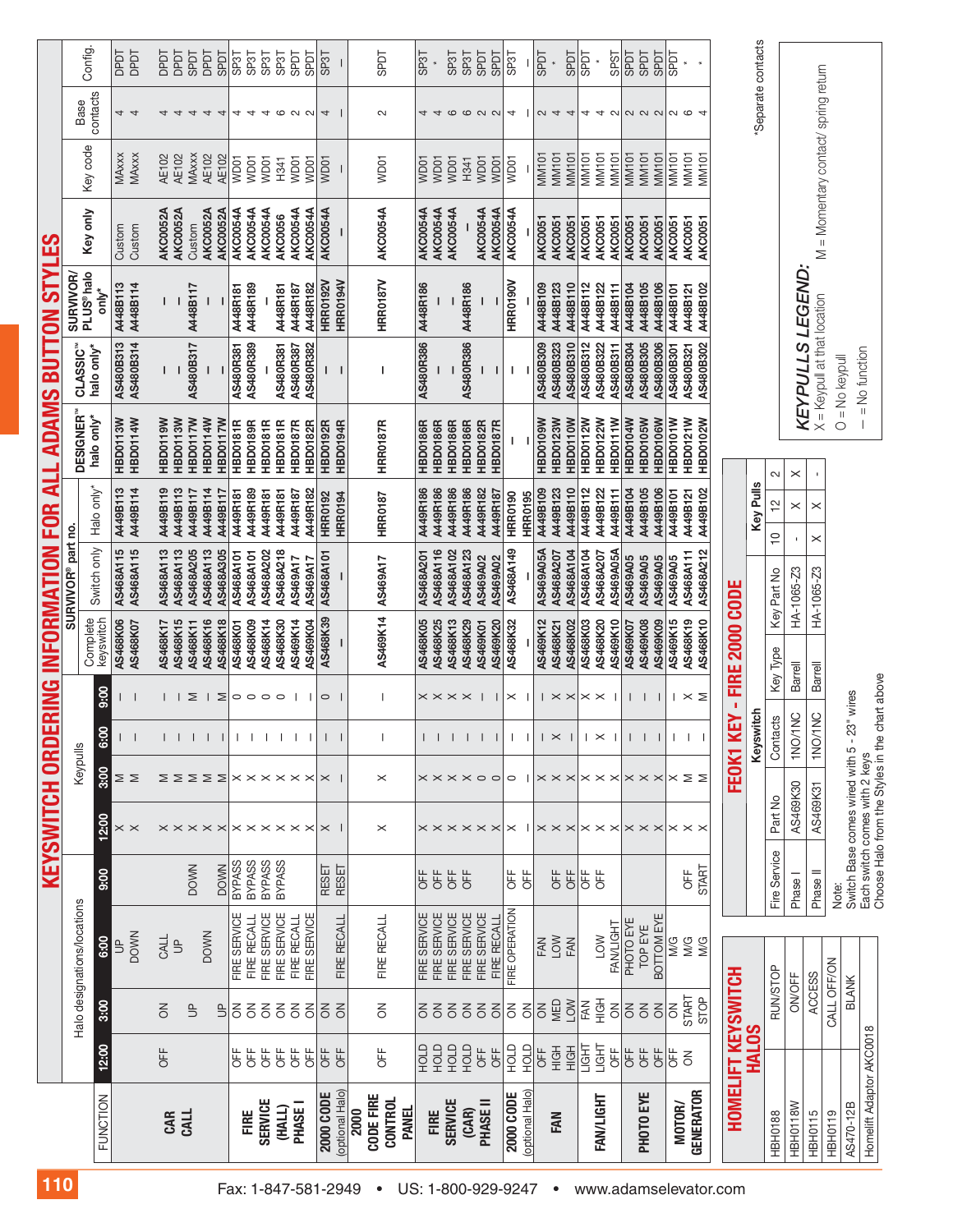|                                               |                                | Config.               | <b>TGdO</b><br><b>TGGO</b>            | <b>LGdS</b>  | <b>LIGGS</b>   | <b>DPST</b>                                                                        | TGdQ           | DPDT                                        |                 | 104S                          | <b>LGdS</b>                            | <b>LGdS</b>    |                                                | <b>TGGS</b>    | <b>1GdS</b>    | <b>LIGGS</b>      | <b>DPDT</b>                                               | <b>TGGS</b>    | <b>TGGS</b>                                   | <b>TGGS</b>    | SPST                 |                                                                        |                                     |                                                          |                                              |                                      |                                      |                                  |                                              |                                                                                     |                   | 5                                                                                                                                     | 5                                                |                                        |                  |                       |                                        |                                                                    |
|-----------------------------------------------|--------------------------------|-----------------------|---------------------------------------|--------------|----------------|------------------------------------------------------------------------------------|----------------|---------------------------------------------|-----------------|-------------------------------|----------------------------------------|----------------|------------------------------------------------|----------------|----------------|-------------------|-----------------------------------------------------------|----------------|-----------------------------------------------|----------------|----------------------|------------------------------------------------------------------------|-------------------------------------|----------------------------------------------------------|----------------------------------------------|--------------------------------------|--------------------------------------|----------------------------------|----------------------------------------------|-------------------------------------------------------------------------------------|-------------------|---------------------------------------------------------------------------------------------------------------------------------------|--------------------------------------------------|----------------------------------------|------------------|-----------------------|----------------------------------------|--------------------------------------------------------------------|
|                                               | Base                           | contacts              | 4<br>$\overline{4}$                   |              |                | $\begin{array}{c} 0 & 0 & 0 \\ 0 & 0 & 0 \\ 0 & 0 & 0 \\ 0 & 0 & 0 \\ \end{array}$ |                |                                             | $\overline{a}$  | $\sim$                        | $\sim$ $\sim$                          |                | 6<br>$\overline{4}$                            | $\sim$         | $\circ$        | $\sim$            | 4                                                         |                | $\begin{array}{c} 2 & 0 \\ 0 & 0 \end{array}$ |                | $\mathbf{\Omega}$    | **For TKE Controller TAC50<br>Separate contacts                        |                                     |                                                          |                                              | $\geq$                               | ⋚                                    |                                  | ≨                                            | <b>STAINLESS</b>                                                                    |                   |                                                                                                                                       |                                                  |                                        |                  |                       |                                        |                                                                    |
|                                               |                                |                       |                                       |              |                |                                                                                    |                |                                             |                 |                               |                                        |                |                                                |                |                |                   |                                                           |                |                                               |                |                      |                                                                        |                                     | Yale part no.                                            |                                              | Y-2642 [hall]<br>Y-2642 [car]        | Y-3502 [hall]<br>Y-3502 [car]        |                                  |                                              |                                                                                     |                   |                                                                                                                                       |                                                  |                                        |                  |                       | Description                            | Fireman's phone jack halo, 1/4"<br>Fireman's phone jack halo, 1/8" |
|                                               |                                | Key code              | MM101<br><b>MM101</b>                 | <b>AE102</b> | MM101          | <b>AE102</b>                                                                       | AE102          | AE102                                       | AE102           | <b>AE102</b>                  | <b>MM101</b>                           | <b>MM101</b>   | GG101<br>GG101                                 | GG101          | GG101          | GG101             | GG101                                                     | <b>AE102</b>   | MAxxx                                         | MM101          | <b>MM101</b>         |                                                                        |                                     |                                                          |                                              |                                      |                                      |                                  | position                                     |                                                                                     | Description       |                                                                                                                                       |                                                  |                                        |                  |                       |                                        |                                                                    |
|                                               |                                | Key only              | AKC-0051<br>AKC-0051                  | AKC0052A     | <b>AKC0051</b> | AKC0052A                                                                           | AKC0052A       | <b>AKC0052A</b>                             | <b>AKC0052A</b> | AKC0052A                      | <b>AKC0051</b>                         | <b>AKC0051</b> | AKC0053<br>AKC0053                             | <b>AKC0053</b> | AKC0053        | <b>AKC0053</b>    | <b>AKC0053</b>                                            | AKC0052A       | (Unique)                                      | <b>AKC0051</b> | <b>AKC0051</b>       |                                                                        |                                     | Description                                              |                                              | 2P3T<br>2PDT                         | 2P3T<br>3P3T                         | Alternate hall fire service, 2-  |                                              |                                                                                     |                   | "Bypass," horizontal, hall; BFD1                                                                                                      | "Hold," horizontal, car; BFD1                    | "Bypass," horizontal; BFD1, IL#341 key |                  | YALE PHONE JACK HALOS |                                        |                                                                    |
|                                               | SURVIVOR/<br>PLUS®halo         | only*                 |                                       |              |                | A448R188 (BIK)                                                                     | A448R190 (Red) |                                             |                 |                               |                                        |                |                                                |                |                |                   |                                                           |                |                                               |                |                      |                                                                        | <b>KEYSWITCH ASSEMBLIES, BRONZE</b> |                                                          |                                              |                                      |                                      |                                  |                                              | <b>KEYSWITCH ASSEMBLIES.</b>                                                        |                   |                                                                                                                                       |                                                  |                                        |                  |                       | Adams part no.                         | AKC0066A-5<br>AKC0066B-5                                           |
|                                               |                                |                       | A448B118                              | A448R184     | A448R183       |                                                                                    |                |                                             | AS458-10*       | A448R185                      | A448B103                               | A448B107       | A448B115                                       | A448B128       |                | A448B116          |                                                           |                |                                               |                | A448B108             |                                                                        |                                     | Adams part                                               |                                              | <b>AKS2642P2</b><br><b>AKS2642P1</b> | <b>AKS3502P1</b><br><b>AKS3502P2</b> |                                  | <b>AKC0023B8</b>                             |                                                                                     | Adams part<br>ġ   | <b>AKC0072S</b>                                                                                                                       | <b>AKC0073S</b>                                  | <b>AKC0074S</b>                        |                  |                       |                                        |                                                                    |
| ERING INFORMATION FOR ALL ADAMS BUTTON STYLES | CLASSIC <sup>®</sup>           | halo only*            | AS480B318                             | AS480R384    | AS480R383      | AS480R388                                                                          |                | I.                                          |                 | AS480R385                     | AS480B303                              | AS480B307      | AS480B315                                      | AS480B328      |                | AS480B316         |                                                           |                |                                               |                | AS480B308            |                                                                        |                                     |                                                          |                                              |                                      |                                      |                                  |                                              |                                                                                     |                   |                                                                                                                                       |                                                  |                                        |                  |                       |                                        |                                                                    |
|                                               | DESIGNER"                      | halo only*            | HBD0118W                              |              | HBD0183R       | <b>HBD0188R</b>                                                                    |                |                                             |                 |                               | HBD0103W                               | HBD0107W       | HBD0115W<br>HBD0115W                           | HBD0128W       |                | HBD0116W          | HBD0116W                                                  | HBD0118W       | <b>HBD0118W</b>                               | HBD0118W       |                      |                                                                        |                                     |                                                          |                                              |                                      |                                      |                                  |                                              |                                                                                     |                   |                                                                                                                                       |                                                  |                                        |                  |                       |                                        |                                                                    |
|                                               |                                |                       | HBD0118W                              | HBD0184R     |                |                                                                                    | HBD0188R       | <b>HBD0150</b>                              |                 | <b>HBD0185R</b>               |                                        |                |                                                |                |                |                   |                                                           |                |                                               |                | HBD0108W             |                                                                        |                                     |                                                          | AS480-12B Classic                            |                                      |                                      |                                  |                                              |                                                                                     |                   |                                                                                                                                       |                                                  |                                        |                  |                       |                                        |                                                                    |
|                                               |                                | Halo only*            | A449B118<br>A449B118                  | A449R184     | A449R183       | A449R188                                                                           | A449R188       | HBR0150                                     |                 | A449R185                      | A449B103                               | A449B107       | A449B115<br>A449B115                           | A449B128       | HBR0115        | A449B116          | A449B116                                                  | A449B118       | A449B118                                      | A449B118       | A449B108             |                                                                        |                                     |                                                          |                                              | cantilever halo                      |                                      |                                  |                                              |                                                                                     |                   |                                                                                                                                       |                                                  |                                        |                  |                       |                                        |                                                                    |
|                                               | SURVIVOR <sup>®</sup> part no. | Switch only           | AS468A209<br>AS468A109                | AS469A07     | AS469A05       | AS469A04C                                                                          | AS468A409      | AS468A113                                   |                 | AS469A07                      | AS469A05                               | AS469A05       | AS468A114<br>AS468A103                         | AS469A04       | AS468A150      | AS469A04          | AS468A309                                                 | AS469A15       | AS469A13                                      | AS469A05       | AS469A05A            |                                                                        |                                     |                                                          |                                              |                                      |                                      |                                  |                                              |                                                                                     |                   | for our new cantilever-style keyswitch halos and adaptor.<br>Order adaptor no. AS450-23K and halo no. A471H2 for a Designer keyswitch | K and halo no. AS480-12B for a Classic keyswitch |                                        |                  |                       | Cantilever adaptor for Adams keyswitch | lever halo for Designer keyswitch                                  |
|                                               |                                |                       |                                       |              |                |                                                                                    |                |                                             |                 |                               |                                        |                |                                                |                |                |                   |                                                           |                |                                               |                |                      |                                                                        |                                     |                                                          |                                              |                                      |                                      |                                  |                                              |                                                                                     |                   |                                                                                                                                       |                                                  |                                        |                  | Description           |                                        |                                                                    |
|                                               |                                | Complete<br>keyswitch | AS468K22<br>AS468K23                  | AS469K02     | AS469K16       | AS469K21                                                                           | AS468K26       | AS468K28                                    | AS468K31        | AS469K03                      | AS469K05                               | AS469K06       | AS468K04<br>AS468K12                           | AS469K22       | AS468K42**     | AS469K13          | AS468K24                                                  | AS469K17       | AS469K18                                      | AS469K19       | AS469K11             |                                                                        |                                     | Cantilever Keyswitch Adaptor & Halos                     | A471H2 Designer                              | cantilever halo                      |                                      |                                  |                                              |                                                                                     |                   |                                                                                                                                       |                                                  |                                        | EYSWITCH ADAPTOR |                       |                                        | Cantilever halo for Classic keyswitch                              |
|                                               |                                | 9:00                  |                                       |              |                |                                                                                    |                |                                             |                 |                               |                                        |                | Σ<br>Σ                                         |                | Σ              |                   |                                                           |                |                                               |                |                      |                                                                        |                                     |                                                          |                                              |                                      |                                      |                                  |                                              |                                                                                     |                   |                                                                                                                                       |                                                  |                                        |                  |                       |                                        | Cantil                                                             |
|                                               | Keypulls                       | 6:00                  |                                       |              |                |                                                                                    |                |                                             |                 |                               |                                        |                |                                                |                |                | $\mathsf{L}$      | $\mathsf{l}$                                              | $\mathbf{I}$   | $\overline{\phantom{a}}$                      |                |                      |                                                                        |                                     |                                                          |                                              |                                      |                                      |                                  |                                              |                                                                                     |                   |                                                                                                                                       |                                                  |                                        | CANTILEVER K     |                       |                                        |                                                                    |
| <b>KEYSWITCH ORD</b>                          |                                | 3:00<br>12:00         | $\circ$ $\times$<br>$\times$ $\times$ |              |                | $\circ \times \times \times \stackrel{*}{\geq}$                                    |                | $\times \times \times \times \times \times$ | $\times$        | $\circ$<br>$\times$           | $\times$ $\times$<br>$\times$ $\times$ |                | $\geq$ $\geq$ $\times$<br>$\times\times\times$ |                | Σ<br>$\times$  |                   | $\times \times \times \times \times$<br>$\times$ $\times$ |                | $\times\times\times$                          |                | $\times$<br>$\times$ |                                                                        |                                     |                                                          |                                              |                                      |                                      |                                  |                                              | AS450-23K cantilever                                                                | keyswitch adaptor | Replacements are available                                                                                                            | Order adaptor no. AS450-23                       |                                        |                  | Adams part no         | AS450-23K                              | <b>AS480-12B</b><br><b>A471H2</b>                                  |
|                                               |                                | 9:00                  |                                       |              |                |                                                                                    |                |                                             |                 |                               |                                        |                | <b>DOWN</b><br><b>DOWN</b>                     |                | <b>DOWN</b>    |                   |                                                           |                |                                               |                |                      |                                                                        |                                     |                                                          |                                              |                                      |                                      |                                  |                                              |                                                                                     |                   |                                                                                                                                       |                                                  |                                        |                  |                       |                                        |                                                                    |
|                                               |                                |                       |                                       |              |                |                                                                                    |                |                                             |                 |                               |                                        |                |                                                |                |                |                   |                                                           |                |                                               |                |                      |                                                                        |                                     |                                                          |                                              |                                      |                                      |                                  |                                              |                                                                                     |                   |                                                                                                                                       |                                                  |                                        |                  |                       |                                        |                                                                    |
|                                               | Halo designations/locations    | 8:00                  |                                       | EMER SERVICE | EMER POWER     |                                                                                    |                | CODE BLUE                                   |                 | <b>SERVICE</b><br><b>HOSP</b> | IND SERVICE                            | ATTENDANT      | <b>ACCESS</b><br><b>ACCESS</b>                 | <b>ACCESS</b>  | <b>ACCESS</b>  | <b>INSPECTION</b> | <b>INSPECTION</b>                                         |                |                                               |                | <b>LIGHT</b>         |                                                                        |                                     |                                                          |                                              | HBR0190 - Red Halo                   |                                      |                                  |                                              |                                                                                     |                   |                                                                                                                                       |                                                  |                                        |                  |                       |                                        |                                                                    |
|                                               |                                | នី                    | $\leq$<br>$\leq$                      | š            | $\leq$         | STOP                                                                               | STOP           | $\leq$                                      | STOP            | $\overline{6}$                | $\leq$                                 | $\overline{6}$ | $\overline{5}$<br>$\exists$                    | $\overline{6}$ | $\overline{5}$ | $\leq$            | $\overline{6}$                                            | $\overline{6}$ | $\delta$                                      | š              | る                    |                                                                        |                                     |                                                          |                                              |                                      |                                      |                                  |                                              |                                                                                     |                   |                                                                                                                                       |                                                  |                                        |                  |                       |                                        |                                                                    |
|                                               |                                | 12:00                 | H<br>0F<br>OFF                        | OFF          | <b>UFF</b>     | $\frac{2}{2}$                                                                      | RUN            | <b>DFF</b>                                  | MUN             | OFF                           | OFF                                    | OFF            |                                                | DF<br>D        |                | OFF               | OFF                                                       | OFF            | OFF                                           | 出<br>0F        | 出<br>0F              |                                                                        |                                     |                                                          |                                              |                                      |                                      |                                  |                                              |                                                                                     |                   |                                                                                                                                       |                                                  |                                        |                  |                       |                                        |                                                                    |
|                                               |                                | FUNCTION              | OFF/ON                                |              |                | EMERGENCY                                                                          |                |                                             |                 |                               | <b>SERVICE</b>                         |                | <b>ACCESS</b>                                  |                |                |                   | <b>INSPECTION</b>                                         | <b>FLOOR</b>   | <b>DISCONNECT</b>                             |                | LIGHT                |                                                                        | 2 Contact Base 1.875" deep          | 4 Contact Base 2.375" deep<br>6 Contact Base 3.000" deep | NOTE: Halo for code blue HBR0150 - Blue Halo | Survivor Style                       |                                      | RUN/STOP vandal-resistant halos: | A448R188 = black halo<br>A448R190 = red halo | $\text{AS}458 - 10 = +4$ stainless, engraved<br>w/red fill; fits into coined pocket |                   |                                                                                                                                       |                                                  |                                        |                  |                       |                                        |                                                                    |
|                                               |                                |                       |                                       |              |                |                                                                                    |                |                                             |                 |                               |                                        |                |                                                |                |                |                   |                                                           |                |                                               |                |                      | www.adamselevator.com • Int'l (+1) 847-965-0700 • Canada: 800-268-5392 |                                     |                                                          |                                              |                                      |                                      |                                  |                                              |                                                                                     |                   |                                                                                                                                       |                                                  |                                        |                  |                       |                                        | 111                                                                |

# Cantilever Keyswitch Adaptor & Halos







| <b>AKC0023B8</b> | Alternate hall fire service, 2-<br>position           | ≸ |
|------------------|-------------------------------------------------------|---|
| Adams part<br>g. | <b>KEYSWITCH ASSEMBLIES, STAINLESS</b><br>Description |   |
| <b>AKC0072S</b>  | "Bypass," horizontal, hall; BFD1                      |   |

| 2<br>E          |                                        |   |
|-----------------|----------------------------------------|---|
| <b>AKC0072S</b> | "Bypass," horizontal, hall; BFD1       | 5 |
| <b>AKC0073S</b> | "Hold," horizontal, car; BFD1          | 5 |
| <b>AKC0074S</b> | "Bypass," horizontal; BFD1, IL#341 key |   |
|                 |                                        |   |
|                 | YALE PHONE JACK HALOS                  |   |

| Adams part no.    | Description                     |
|-------------------|---------------------------------|
| AKC0066A-5        | Fireman's phone jack halo, 1/8" |
| <b>AKC0066B-5</b> | Fireman's phone jack halo, 1/4" |
| Survivor Style    |                                 |

|                | <b>CANTILEVER KEYSWITCH ADAPTOR</b>    |
|----------------|----------------------------------------|
| Adams part no. | Description                            |
| AS450-23K      | Cantilever adaptor for Adams keyswitch |
| <b>A471H2</b>  | Cantilever halo for Designer keyswitch |
| AS480-12B      | Cantilever halo for Classic keyswitch  |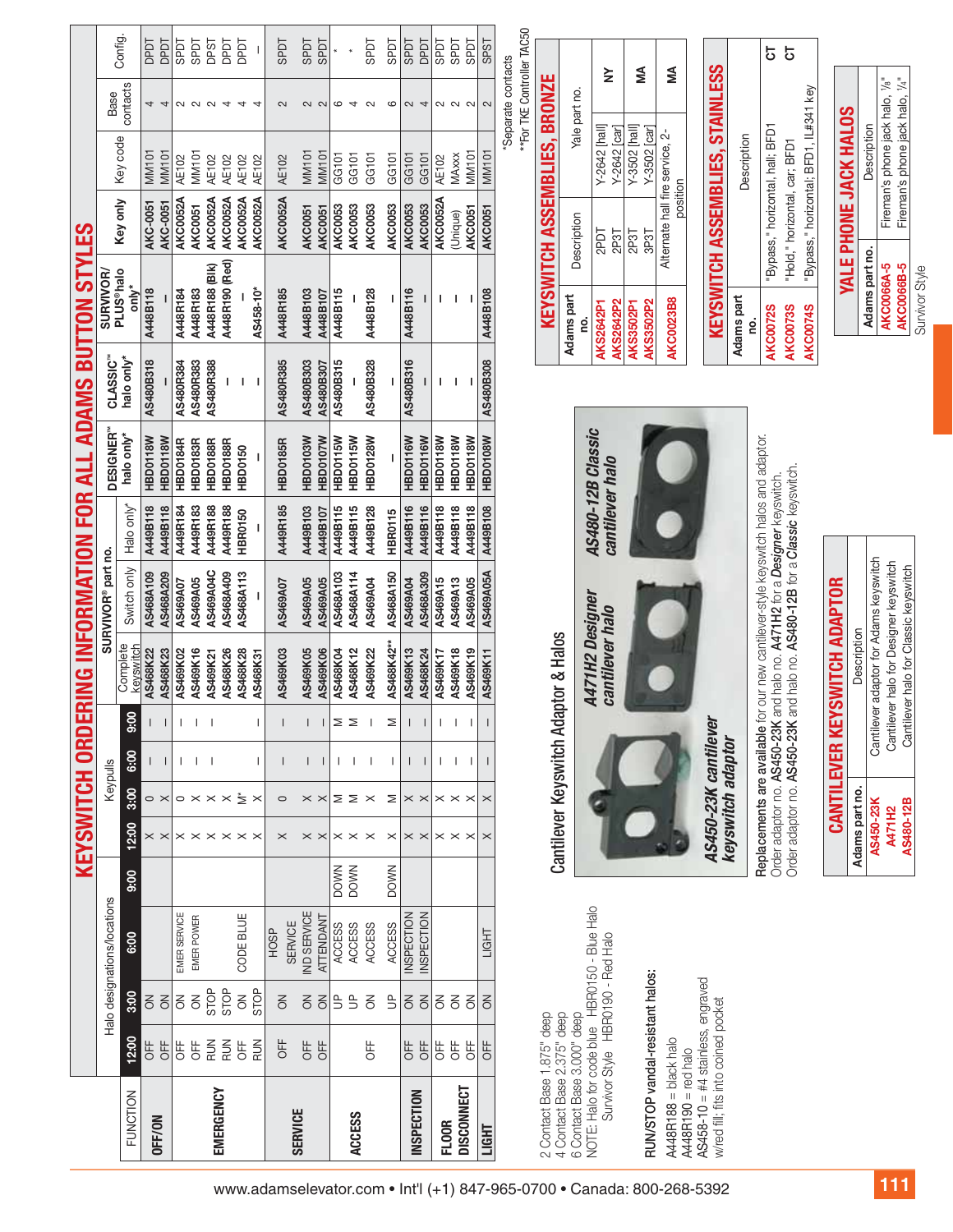# **Fixture Components** Rockers and Other Switches

# Rocker Switches

**Service Cabinet Rocker Switches with legend** are all DPDT except **A459B37**. Dimensions are 1.125"w x 1.75"h

Note: All functions designated (ON) are Momentary. *A459B10*

| ROCKER SWITCHES (ON) = MOMENTARY |                  |                            |                 |
|----------------------------------|------------------|----------------------------|-----------------|
| <b>Adams</b><br>part no.         | Position 1       | Position 2                 | Function        |
| A459B10                          |                  | UP                         | $ON-(ON)$       |
| A459B11                          |                  | <b>DOWN</b>                | $ON-(ON)$       |
| A459B12                          |                  | <b>START</b>               | $ON-(ON)$       |
| A459B13                          | ON               | <b>HOSPITAL SERVICE</b>    | ON-ON           |
| A459B14                          | ON               | <b>TRAFFIC SENTINAL</b>    | ON-ON           |
| A459B15                          | ON               | PHOTO EYE                  | ON-ON           |
| A459B16                          | ON               | SAFETY RAY SWITCH          | ON-ON           |
| A459B17                          | OΝ               | <b>RAY CUT-OUT</b>         | ON-ON           |
| A459B18                          | ON               | <b>TOP EYE</b>             | ON-ON           |
| A459B19                          | ON               | <b>BOTTOM EYE</b>          | ON-ON           |
| A459B20                          | ON               | <b>FRONT</b>               | ON-ON           |
| A459B21                          | ON               | <b>POWER</b>               | ON-ON           |
| A459B22                          | ON               | MOTOR/GENERATOR            | ON-ON           |
| A459B25                          | ON               | <b>HAND SWITCH</b>         | ON-ON           |
| A459B26                          | <b>RUN</b>       | <b>INSPECTION</b>          | ON-ON           |
| A459B27                          | ON               | <b>SERVICE</b>             | ON-ON           |
| A459B28                          | ON               | <b>IN SERVICE</b>          | ON-ON           |
| A459B29                          | ON               | <b>EMERGENCY</b>           | ON-ON           |
| A459B30                          | <b>AUTO</b>      | <b>INDEPENDANT</b>         | ON-ON           |
| A459B31                          | ON               | <b>INCONSPICUOUS RISER</b> | ON-ON           |
| A459B32                          | ON               | <b>AUXILIARY</b>           | ON-ON           |
| A459B33                          | ON               | <b>REAR ENTRANCE</b>       | ON-ON           |
| A459B34                          | OΝ               | <b>ATTENDANT</b>           | ON-ON           |
| A459B35                          | ON               | <b>LIGHT</b>               | ON-ON           |
| A459B36                          | ON               | <b>FAN</b>                 | ON-ON           |
| A459B37                          | <b>FAN HIGH</b>  | <b>FAN LOW</b>             | ON-ON-ON        |
| A459B38                          | ON               | <b>HOSPITAL E/R</b>        | ON-ON           |
| A459B39                          | ON               | NON-STOP                   | $ON-(ON)$       |
| A459B40A                         | ON               | OFF (maintained)           | ON-ON           |
| A459B40B                         | ON               | OFF (momentary)            | $ON-(ON)$       |
| A459B42                          | ON               | <b>CONTROLLER</b>          | ON-(ON)         |
| A459B43                          | ON               | E/R LIGHT TEST             | $ON-(ON)$       |
| A459B44                          | ON               | <b>PASS</b>                | $ON-(ON)$       |
| A459B45                          | ON               | <b>WORK LIGHT</b>          | ON-ON           |
| A459B46                          | ON               | Access (maintained)        | <b>RUN-STOP</b> |
| A459B47                          | <b>RUN</b>       | <b>STOP</b>                | ON-ON           |
| A459-01                          |                  | Blank, halo only           |                 |
| 335200-1                         | Rocker Plua<br>Л |                            |                 |

# LIGHT

*A459B35*







*AKC0071S AKC0071B*

| <b>SERVICE CABINET LOCKS</b> |                                                   |  |  |
|------------------------------|---------------------------------------------------|--|--|
| Adams part no.               | Description                                       |  |  |
| <b>AKC0071B</b>              | Service cabinet lock assembly, bronze             |  |  |
| <b>AKC0071S</b>              | Service cabinet lock assembly,<br>stainless steel |  |  |
| <b>AKC0052A</b>              | Key for cabinet lock keyed AE102                  |  |  |
| <b>AKC0071S-WD01</b>         | Service cabinet lock assembly with<br>WD01 key    |  |  |



#### Replacements for EPCO Keyswitches

**Single-pole, single-throw (SPST) replacements** for EPCO No. 1 and No. 2 keyswitches mount in 5/8" x 3/4" double-D knockouts. Key is removable in ON and OFF positions except for Momentary.

**Replacement keys** are also available.

**A468S1.** SPST keyswitch with key replaces EPCO No. 1 switch.

**A468S1M.** Same as above, momentary contact

**A468S2.** SPST keyswitch with key replaces EPCO No. 2 switch.

**A468S2M.** Same as above, momentary contact.

**A469K1.** Replacement key for A468S1 (EPCO 1).

**A469K2.** Replacement key for A468S2 (EPCO 2).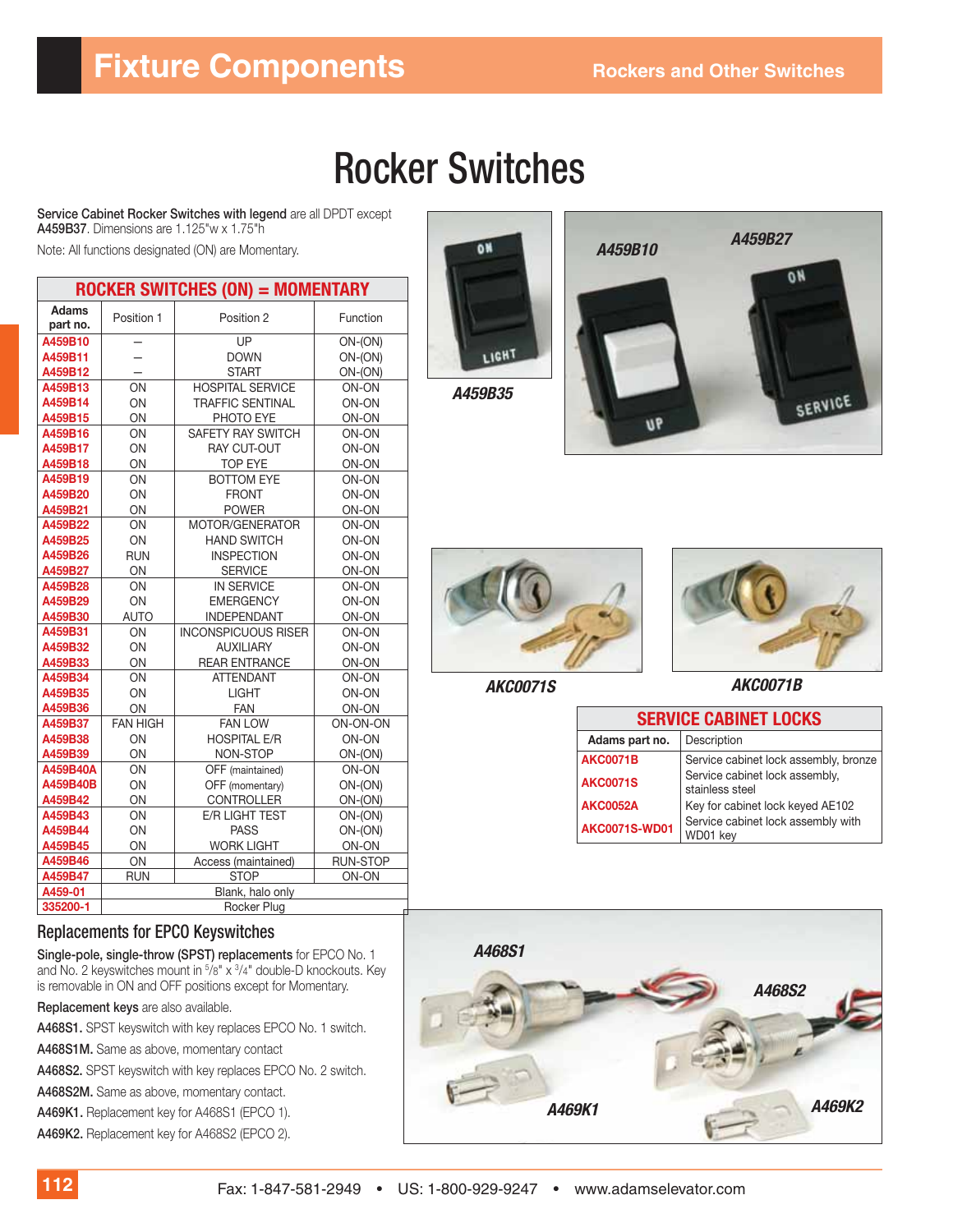# **Certificate Frames**

**These are 20-gauge** stainless steel frames with durable Plexiglas™ windows. Can be mounted for horizontal or vertical configuration. Choose from five commonly-used sizes.

| <b>CERTIFICATE FRAMES</b> |                                |                                 |  |  |
|---------------------------|--------------------------------|---------------------------------|--|--|
| Adams part<br>no.         | Frame dimensions               | Window dimensions               |  |  |
| <b>CFS3547</b>            | $5^{23}/32''$ x $4^{15}/32''$  | $4^{3}/_{4}$ " x $3^{1}/_{2}$ " |  |  |
| <b>CFS4060</b>            | $7^{15}/32''$ x $5^{15}/32''$  | $6" \times 4"$                  |  |  |
| <b>CFS4080</b>            | $9^{15}/32''$ x $5^{15}/32''$  | $8" \times 4"$                  |  |  |
| <b>CFS6090</b>            | $10'' \times 7''$              | $9" \times 6"$                  |  |  |
| <b>CFS8010</b>            | $11^{15}/32''$ x $9^{15}/32''$ | $10" \times 8"$                 |  |  |

**CFS4060-24** Allen wrench hex key for disassembling and reassembling frames when inserting inspection or other documents





#### Emergency Door Key Box

**This "break-the-glass" box** also holds standard elevator door keys. Front panel measures 127/8"H x 41/2"W; cut-out dimensions are 91/8"H x 35/8"W. Box is 13 /8" deep; glass is imprinted with emergency message.

**A921B.** Emergency door key box with glass.

**A921BG.** Replacement for glass panel only; 2<sup>1</sup>/2"W x 5<sup>1</sup>/2"H.

#### Fireman's Key Boxes

**Choose stainless or bronze doors** with 7-pin lock (tumbler type).

Heavy-duty box is fitted with hooks for up to eight keys. Bright red enameled base measures 6<sup>3</sup>/16"W x 8<sup>1</sup>/4"H x 1<sup>1</sup>/4" deep; hinged right only. Chromeplated lock provided with choice of stainless or bronze door.

| <b>KEY BOX ORDERING INFORMATION</b> |                  |                                 |          |
|-------------------------------------|------------------|---------------------------------|----------|
| Adams part<br>no.                   | Door finish      | Lock type                       | Key      |
| A920A1                              | <b>Stainless</b> | Uses City of Chicago key        | Gamewell |
| A920B1                              | <b>Bronze</b>    | Uses City of Chicago key        | Gamewell |
| A920A2                              | <b>Stainless</b> | Uses barrel key                 | 7302     |
| A920B2                              | <b>Bronze</b>    | Uses barrel key                 | 7302     |
| A920-02                             |                  | Flat key for A920A1 and B1 only | 25460    |
| A920-11                             | <b>Stainless</b> | Barrell Lock w/2 Keys           | 7302     |
| A920-11K                            |                  | Keys only for A920-11           | 7302     |

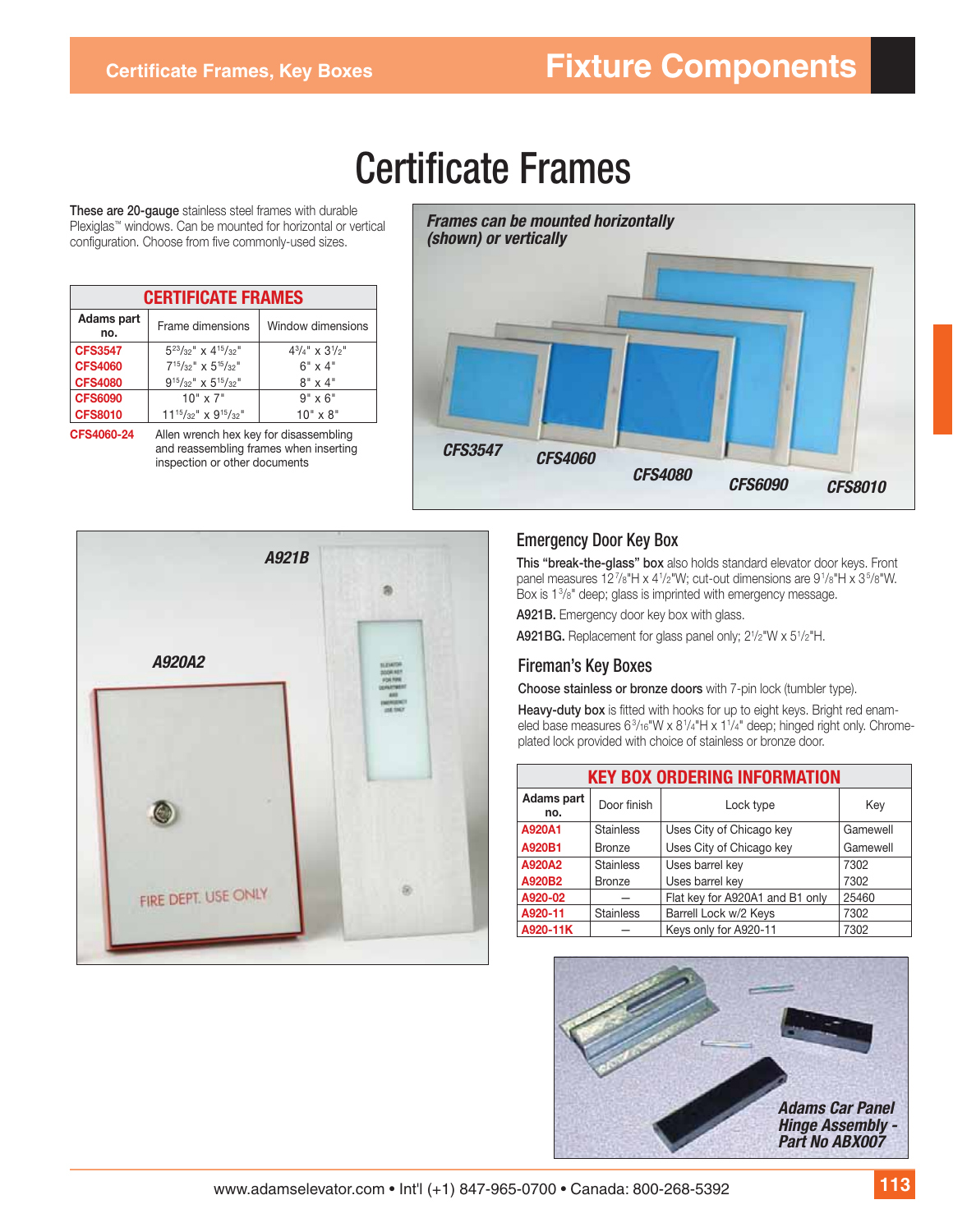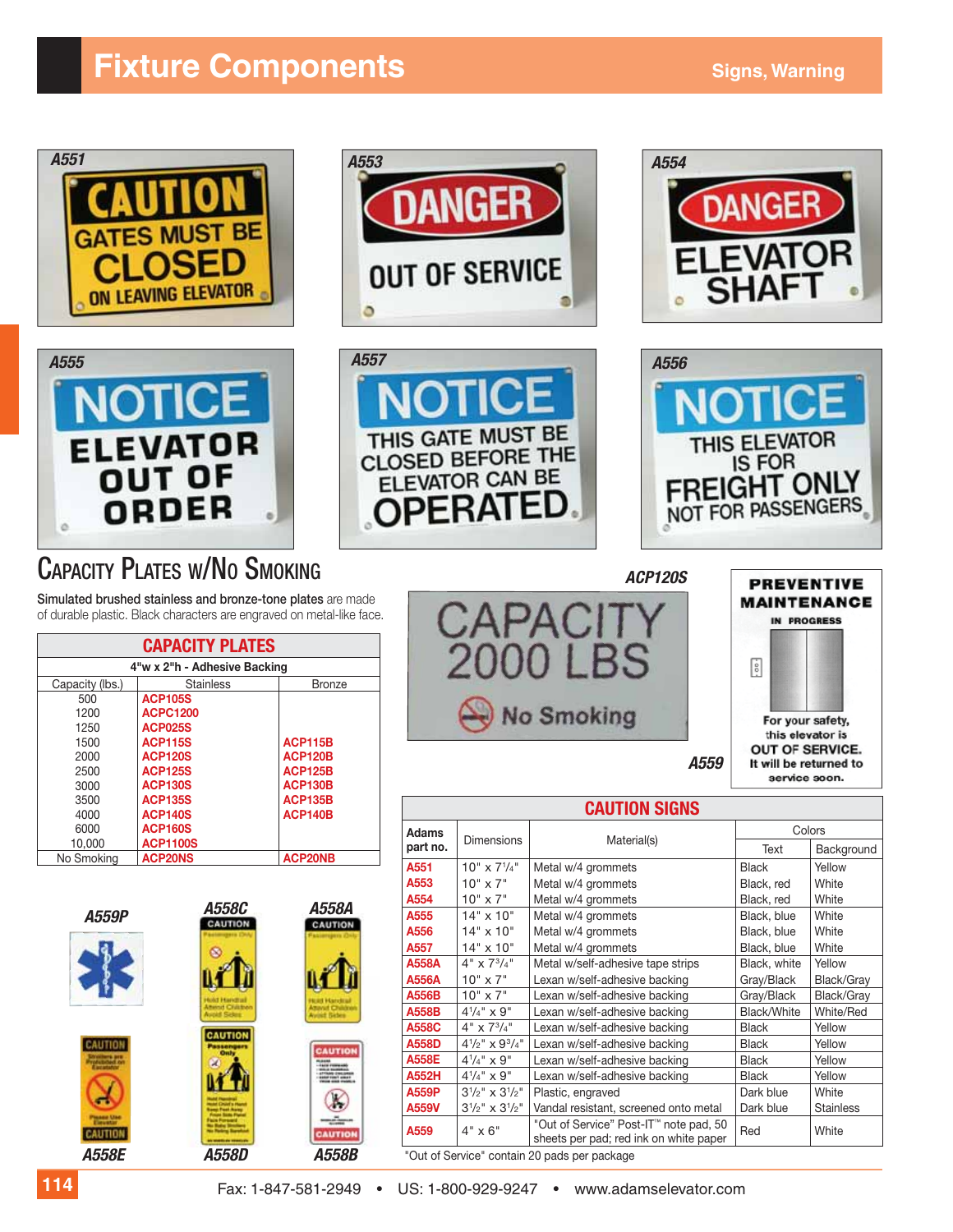# **Signs, Fire Service Components**

| Code     | Part No.        | <b>Description</b>                      | <b>Material</b> | <b>Mounting</b>                                  | <b>Size</b>                          | <b>Text</b>  |
|----------|-----------------|-----------------------------------------|-----------------|--------------------------------------------------|--------------------------------------|--------------|
| Pre-1996 | <b>A552B</b>    | PHASE I Firefighter's Operation         | Aluminum        | Adhesive                                         | $3\frac{7}{8}$ " x 1 $\frac{1}{8}$ " | Black/White  |
| Pre-1996 | A552B2          | PHASE I Firefighter's Operation         | Aluminum        | Adhesive                                         | $6" \times 6"$                       | Black/Red    |
| Pre-1996 | A552C           | PHASE II Firefighter's Operation        | Aluminum        | Adhesive                                         | $5\frac{7}{8}$ " x 4 $\frac{1}{2}$ " | Black/White  |
| Pre-1996 | A552B3          | <b>PHASE II Firefighter's Operation</b> | Aluminum        | Adhesive                                         | $6" \times 6"$                       | Black/Red    |
| 1996     | A558B96         | PHASE II Firefighter's Operation        | Bronze #4       | Adhesive                                         | $6" \times 6"$                       | Red          |
| 1996     | A558P96         | PHASE II Firefighter's Operation        | Plastic         | Adhesive                                         | $6" \times 6"$                       | Red          |
| 1996     | A558S96         | PHASE II Firefighter's Operation        | <b>SS#4</b>     | Adhesive                                         | $6" \times 6"$                       | Red          |
| 1996     | A559B96         | PHASE II Firefighter's Operation        | Bronze #4       | Adhesive                                         | $6\frac{1}{4}$ x 6 $\frac{1}{4}$     | Red          |
| 1996     | A559S96         | PHASE II Firefighter's Operation        | <b>SS#4</b>     | $6\frac{1}{4}$ " x 6 $\frac{1}{4}$ "<br>Adhesive |                                      | Red          |
| 1998     | A558B98         | PHASE II Firefighter's Operation        | Bronze #4       | Adhesive                                         | $6" \times 6"$                       | <b>Black</b> |
| 1998     | A558P98         | PHASE II Firefighter's Operation        | Plastic         | Adhesive                                         | $6" \times 6"$                       | <b>Black</b> |
| 1998     | A558S98         | PHASE II Firefighter's Operation        | <b>SS#4</b>     | Adhesive                                         | $6" \times 6"$                       | <b>Black</b> |
| 1998     | A559B98         | PHASE II Firefighter's Operation        | Bronze #4       | Adhesive                                         | $6\frac{1}{4}$ " x $6\frac{1}{4}$ "  | <b>Black</b> |
| 1998     | A559S98         | PHASE II Firefighter's Operation        | <b>SS#4</b>     | Adhesive                                         | $6\frac{1}{4}$ x 6 $\frac{1}{4}$     | <b>Black</b> |
| 2000     | A558B20         | PHASE II Firefighter's Operation        | Bronze #4       | Adhesive                                         | $6" \times 6"$                       | Red          |
| 2000     | A558P20         | PHASE II Firefighter's Operation        | Plastic         | Adhesive                                         | $6" \times 6"$                       | Red          |
| 2000     | A558S20         | PHASE II Firefighter's Operation        | <b>SS#4</b>     | Adhesive                                         | $6" \times 6"$                       | Red          |
| 2000     | A559B20         | PHASE II Firefighter's Operation        | Bronze #4       | Adhesive                                         | $6\frac{1}{4}$ x 6 $\frac{1}{4}$ "   | Red          |
| 2000     | A559S20         | PHASE II Firefighter's Operation        | <b>SS#4</b>     | Adhesive                                         | $6\frac{1}{4}$ x 6 $\frac{1}{4}$ "   | Red          |
|          | <b>HA-2-C10</b> | PHASE I Firefighter's Operation         | Plastic         | Adhesive                                         | 6" X 6"                              | Red/White    |
|          | <b>HA-2-CC1</b> | PHASE I Firefighter's Operation w/Reset | Plastic         | Adhesive                                         | $6"$ X $6"$                          | Red/White    |
| Code     | Part No.        | <b>Description</b>                      | <b>Material</b> | <b>Mounting</b>                                  | <b>Size</b>                          | <b>Text</b>  |
| 2000     | A559AB20        | Appendix H                              | Bronze #4       | Adhesive                                         | $5" \times 8"$                       | <b>Black</b> |
| 2000     | A559AP20        | Appendix H                              | Plastic         | Adhesive                                         | $5" \times 8"$                       | <b>Black</b> |
| 2000     | A559AS20        | Appendix H                              | <b>SS#4</b>     | Adhesive                                         | $5" \times 8"$                       | <b>Black</b> |
| 2000     | ACV007B         | Appendix H                              | Bronze #4       | Adhesive                                         | $5\frac{1}{4}$ " x 9 $\frac{3}{4}$ " | <b>Black</b> |
| 2000     | <b>ACV007S</b>  | Appendix H                              | <b>SS#4</b>     | Adhesive                                         | $5\frac{1}{4}$ " x 9 $\frac{3}{4}$ " | <b>Black</b> |
| 2000     | <b>A552A</b>    | Appendix H                              | Plastic         | Adhesive                                         | $5" \times 8"$                       | <b>Black</b> |
| 2000     | A559BC20        | Appendix H California Code              | Bronze #4       | Adhesive                                         | $5" \times 8"$                       | <b>Black</b> |
| 2000     | A559PC20        | Appendix H California Code              | Plastic         | Adhesive                                         | $5" \times 8"$                       | <b>Black</b> |
| 2000     | A559SC20        | Appendix H California Code              | <b>SS#4</b>     | Adhesive                                         | $5" \times 8"$                       | <b>Black</b> |
| Code     | Part No.        | <b>Description</b>                      | <b>Material</b> | <b>Mounting</b>                                  | <b>Size</b>                          | <b>Text</b>  |
|          | A552            | In Case of Fire Use the Stairs          | Aluminum        | Adhesive                                         | 12" x 4"                             | <b>Black</b> |









*More photos on page 116.*